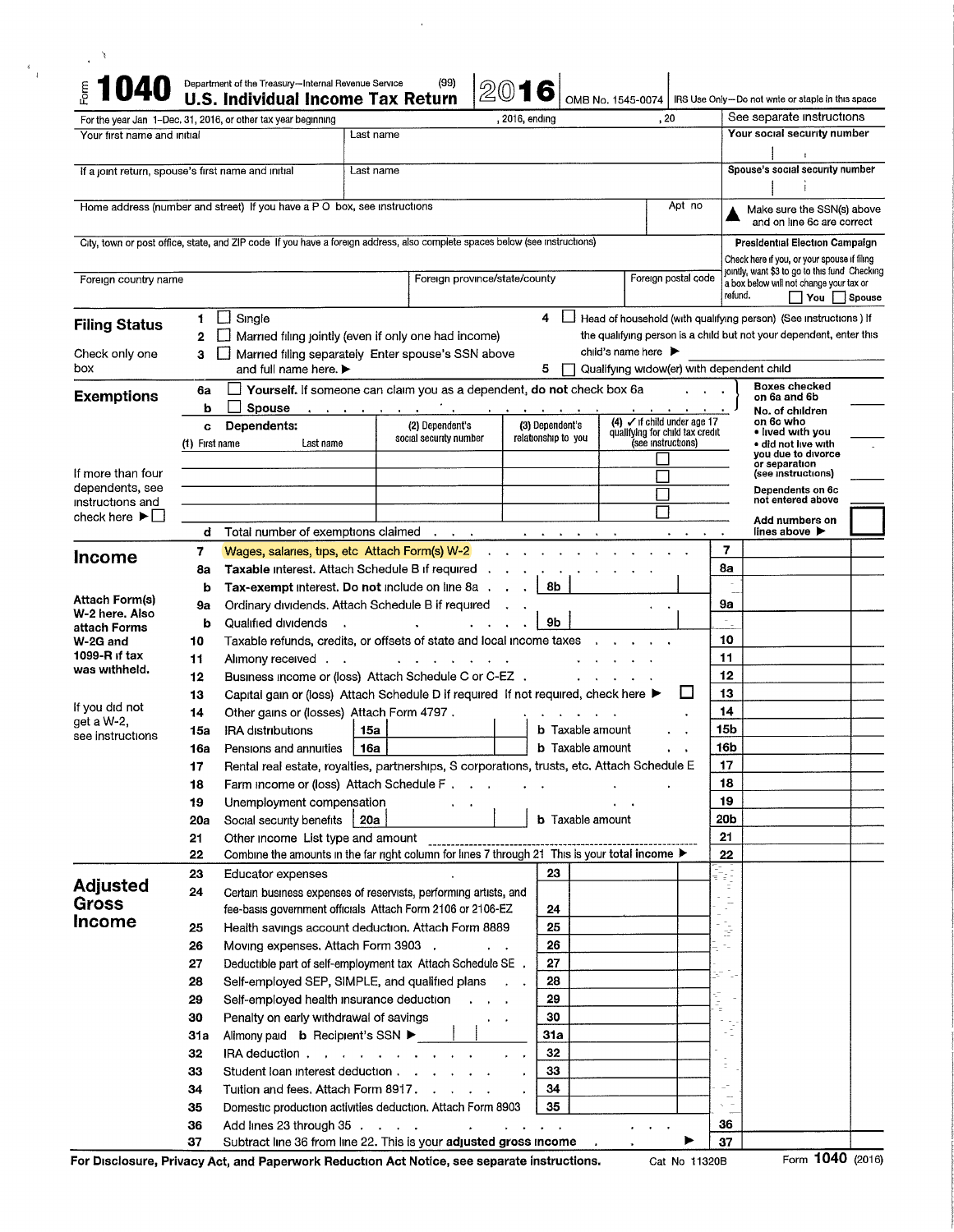| Form 1040 (2016)                  |     |                                                                                                                                                                                                                                                                                                                                                                                             | Page 2                                     |
|-----------------------------------|-----|---------------------------------------------------------------------------------------------------------------------------------------------------------------------------------------------------------------------------------------------------------------------------------------------------------------------------------------------------------------------------------------------|--------------------------------------------|
|                                   | 38  | Amount from line 37 (adjusted gross income)<br>$\mathbf{r} = \mathbf{r} + \mathbf{r} + \mathbf{r} + \mathbf{r}$                                                                                                                                                                                                                                                                             | 38                                         |
|                                   | 39a | $\Box$ You were born before January 2, 1952,<br>$\Box$ Blind<br>Check J<br>Total boxes                                                                                                                                                                                                                                                                                                      |                                            |
| Tax and                           |     | ŧf.<br>$\Box$ Blind $\Box$ checked $\blacktriangleright$ 39a<br>$\Box$ Spouse was born before January 2, 1952,                                                                                                                                                                                                                                                                              |                                            |
| <b>Credits</b>                    | b   | If your spouse itemizes on a separate return or you were a dual-status alien, check here<br>39 <sub>b</sub>                                                                                                                                                                                                                                                                                 |                                            |
| Standard                          | 40  | Itemized deductions (from Schedule A) or your standard deduction (see left margin)                                                                                                                                                                                                                                                                                                          | 40                                         |
| Deduction<br>for $-$              | 41  | Subtract line 40 from line 38                                                                                                                                                                                                                                                                                                                                                               | 41                                         |
| • People who                      | 42  | Exemptions. If line 38 is \$155,650 or less, multiply \$4,050 by the number on line 6d Otherwise, see instructions                                                                                                                                                                                                                                                                          | 42                                         |
| check any<br>box on line          | 43  | Taxable income. Subtract line 42 from line 41 If line 42 is more than line 41, enter -0-.                                                                                                                                                                                                                                                                                                   | 43                                         |
| 39a or 39b <b>or</b>              | 44  | Tax (see instructions) Check if any from $a \Box$ Form(s) 8814 b $\Box$ Form 4972 c $\Box$                                                                                                                                                                                                                                                                                                  | 44                                         |
| who can be<br>claimed as a        | 45  | Alternative minimum tax (see instructions) Attach Form 6251                                                                                                                                                                                                                                                                                                                                 | 45                                         |
| dependent,<br>see                 | 46  | Excess advance premium tax credit repayment Attach Form 8962.                                                                                                                                                                                                                                                                                                                               | 46                                         |
| instructions                      | 47  | Add lines 44, 45, and 46<br>▶                                                                                                                                                                                                                                                                                                                                                               | 47                                         |
| • All others                      | 48  | Foreign tax credit Attach Form 1116 if required<br>48                                                                                                                                                                                                                                                                                                                                       |                                            |
| Single or<br>Married filing       | 49  | 49<br>Credit for child and dependent care expenses Attach Form 2441                                                                                                                                                                                                                                                                                                                         |                                            |
| separately,<br>\$6,300            | 50  | 50<br>Education credits from Form 8863, line 19                                                                                                                                                                                                                                                                                                                                             |                                            |
| Married filing                    | 51  | 51<br>Retirement savings contributions credit Attach Form 8880                                                                                                                                                                                                                                                                                                                              |                                            |
| jointly or<br>Qualifying          | 52  | 52<br>Child tax credit Attach Schedule 8812, if required                                                                                                                                                                                                                                                                                                                                    |                                            |
| widow(er),                        | 53  | Residential energy credits. Attach Form 5695<br>53                                                                                                                                                                                                                                                                                                                                          |                                            |
| \$12,600<br>Head of               | 54  | Other credits from Form: $a \Box$ 3800 $b \Box$ 8801<br>54<br>$\circ \sqcup$                                                                                                                                                                                                                                                                                                                |                                            |
| household.                        | 55  | Add lines 48 through 54. These are your total credits $\ldots$ , $\ldots$ , $\ldots$ , $\ldots$                                                                                                                                                                                                                                                                                             | 55                                         |
| \$9,300                           | 56  | Subtract line 55 from line 47 If line 55 is more than line 47, enter -0-<br>▶                                                                                                                                                                                                                                                                                                               | 56                                         |
|                                   | 57  | Self-employment tax Attach Schedule SE                                                                                                                                                                                                                                                                                                                                                      | 57                                         |
| <b>Other</b>                      | 58  | Unreported social security and Medicare tax from Form. a 137<br>$b \Box 8919$                                                                                                                                                                                                                                                                                                               | 58                                         |
|                                   | 59  | Additional tax on IRAs, other qualified retirement plans, etc Attach Form 5329 if required                                                                                                                                                                                                                                                                                                  | 59                                         |
| <b>Taxes</b>                      | 60a | Household employment taxes from Schedule H<br>and a strain and a strain                                                                                                                                                                                                                                                                                                                     | 60a                                        |
|                                   | b   | First-time homebuyer credit repayment Attach Form 5405 if required                                                                                                                                                                                                                                                                                                                          | 60b                                        |
|                                   | 61  | Health care, individual responsibility (see instructions) Full-year coverage [ ]                                                                                                                                                                                                                                                                                                            | 61                                         |
|                                   | 62  | Taxes from. $\mathbf{a} \square$ Form 8959 $\mathbf{b} \square$ Form 8960 $\mathbf{c} \square$ Instructions, enter code(s)                                                                                                                                                                                                                                                                  | 62                                         |
|                                   | 63  | Add lines 56 through 62. This is your total tax                                                                                                                                                                                                                                                                                                                                             | 63                                         |
| <b>Payments</b>                   | 64  | Federal income tax withheld from Forms W-2 and 1099<br>64                                                                                                                                                                                                                                                                                                                                   |                                            |
|                                   | 65  | 65<br>2016 estimated tax payments and amount applied from 2015 return                                                                                                                                                                                                                                                                                                                       |                                            |
| If you have a                     | 66a | Earned income credit (EIC)<br>66a                                                                                                                                                                                                                                                                                                                                                           |                                            |
| qualifying                        | b   | Nontaxable combat pay election<br>66b                                                                                                                                                                                                                                                                                                                                                       |                                            |
| child, attach<br>Schedule EIC     | 67  | Additional child tax credit Attach Schedule 8812<br>67                                                                                                                                                                                                                                                                                                                                      | Ль<br>5                                    |
|                                   | 68  | 68<br>American opportunity credit from Form 8863, line 8                                                                                                                                                                                                                                                                                                                                    |                                            |
|                                   | 69  | 69<br>Net premium tax credit Attach Form 8962                                                                                                                                                                                                                                                                                                                                               | $\sim$                                     |
|                                   | 70  | 70<br>Amount paid with request for extension to file                                                                                                                                                                                                                                                                                                                                        |                                            |
|                                   | 71  | 71<br>Excess social security and tier 1 RRTA tax withheld                                                                                                                                                                                                                                                                                                                                   |                                            |
|                                   | 72  | Credit for federal tax on fuels Attach Form 4136<br>72                                                                                                                                                                                                                                                                                                                                      |                                            |
|                                   | 73  | Credits from Form $\mathbf{a}$   2439 $\mathbf{b}$   Reserved $\mathbf{c}$   8885 $\mathbf{d}$  <br>73                                                                                                                                                                                                                                                                                      |                                            |
|                                   | 74  | Add lines 64, 65, 66a, and 67 through 73 These are your total payments<br>▶                                                                                                                                                                                                                                                                                                                 | 74                                         |
| Refund                            | 75  | If line 74 is more than line 63, subtract line 63 from line 74 This is the amount you overpaid                                                                                                                                                                                                                                                                                              | 75                                         |
|                                   | 76a | ►⊔<br>Amount of line 75 you want refunded to you. If Form 8888 is attached, check here                                                                                                                                                                                                                                                                                                      | 76a                                        |
| Direct deposit?                   | b   | $\blacktriangleright$ c Type $\Box$ Checking<br>Routing number<br>Savings                                                                                                                                                                                                                                                                                                                   |                                            |
| See                               | d   | Account number                                                                                                                                                                                                                                                                                                                                                                              |                                            |
| instructions                      | 77  | Amount of line 75 you want applied to your 2017 estimated tax ><br>77                                                                                                                                                                                                                                                                                                                       |                                            |
| Amount                            | 78  | Amount you owe. Subtract line 74 from line 63. For details on how to pay, see instructions<br>▶                                                                                                                                                                                                                                                                                             | 78                                         |
| <b>You Owe</b>                    | 79  | Estimated tax penalty (see instructions)<br>79                                                                                                                                                                                                                                                                                                                                              |                                            |
| <b>Third Party</b>                |     | Do you want to allow another person to discuss this return with the IRS (see instructions)?                                                                                                                                                                                                                                                                                                 | Yes. Complete below.<br>- 1<br>No          |
| <b>Designee</b>                   |     | Personal identification<br>Designee's<br>Phone                                                                                                                                                                                                                                                                                                                                              |                                            |
|                                   |     | name $\blacktriangleright$<br>number (PIN)<br>no ▶                                                                                                                                                                                                                                                                                                                                          |                                            |
| Sign                              |     | Under penalties of perjury, I declare that I have examined this return and accompanying schedules and statements, and to the best of my knowledge and belief, they are true, correct, and<br>accurately list all amounts and sources of income I received during the tax year Declaration of preparer (other than taxpayer) is based on all information of which preparer has any knowledge |                                            |
| Here                              |     | Your occupation<br>Your signature<br>Date                                                                                                                                                                                                                                                                                                                                                   | Daytime phone number                       |
| Joint return? See<br>instructions |     |                                                                                                                                                                                                                                                                                                                                                                                             |                                            |
| Keep a copy for                   |     | Spouse's signature If a joint return, both must sign<br>Date<br>Spouse's occupation                                                                                                                                                                                                                                                                                                         | If the IRS sent you an Identity Protection |
| your records                      |     |                                                                                                                                                                                                                                                                                                                                                                                             | PIN, enter it<br>here (see inst)           |
|                                   |     | Print/Type preparer's name<br>Preparer's signature<br>Date                                                                                                                                                                                                                                                                                                                                  | <b>PTIN</b>                                |
| Paid                              |     |                                                                                                                                                                                                                                                                                                                                                                                             | Check $\Box$ if<br>self-employed           |
| Preparer                          |     | Firm's name<br>▶                                                                                                                                                                                                                                                                                                                                                                            | Fırm's ElN ▶                               |
| <b>Use Only</b>                   |     | Firm's address >                                                                                                                                                                                                                                                                                                                                                                            | Phone no                                   |

 $\sim$   $\epsilon$   $\times$ 

 $\mathscr{F}(\mathbb{Z}_p)$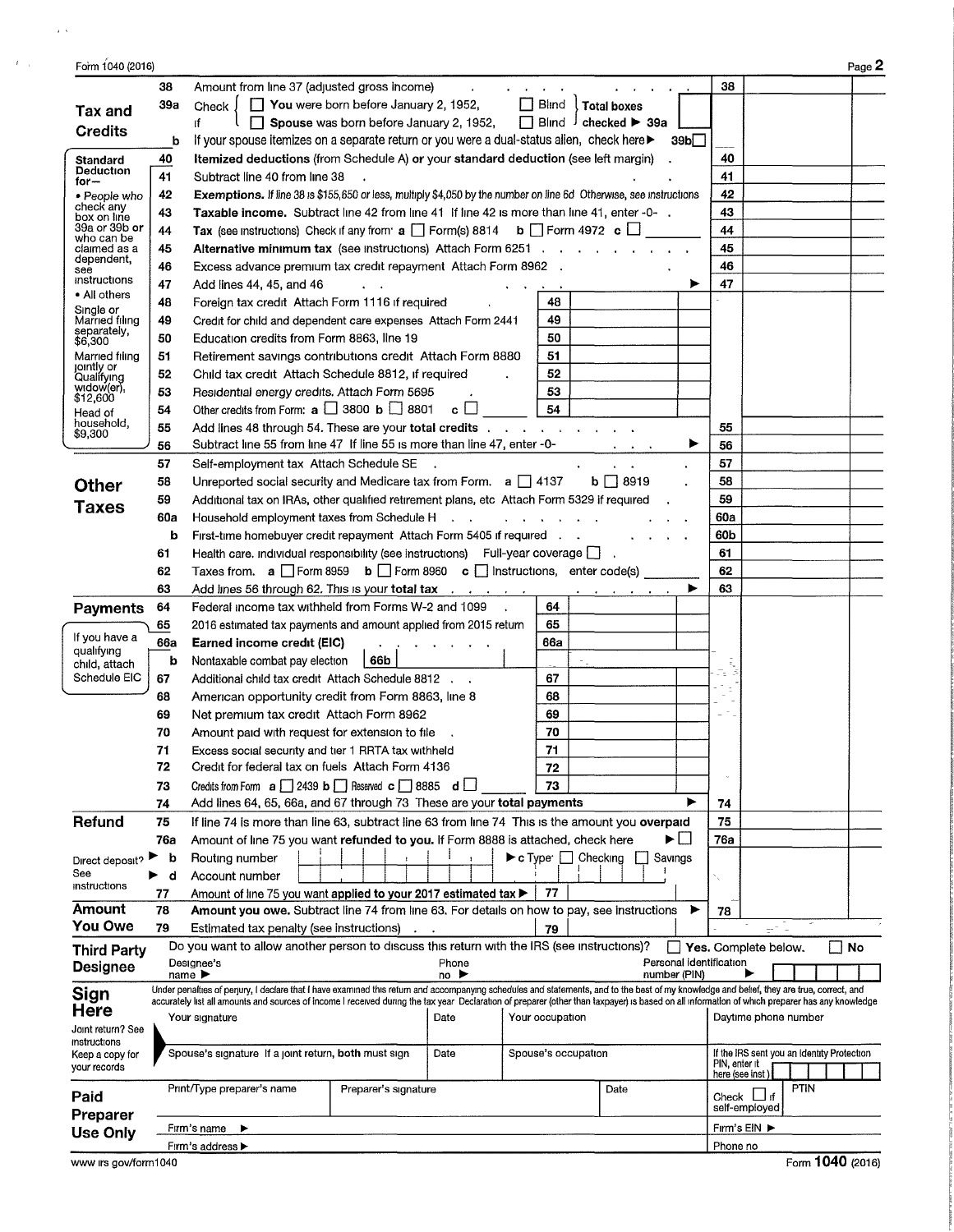## **SCHEDULE C (Form 1040)**

 $\overline{\phantom{a}}$ 

Ĭ.

Department of the Treasury Internal Revenue Service (99)

# **Profit or Loss From Business** (Sole Proprietorship)

OMBNo 1545-0074

 $\bar{\chi}$ 

► Information about Schedule C and its separate instructions is at *[www.irs.gov/schedulec.](http://www.irs.gov/schedulec)* ▶ Attach to Form 1040, 1040NR, or 1041; partnerships generally must file Form 1065.

**I® 16** Attachment Sequence No **09**

|                         | Name of proprietor                                                                                                                      |                                                                                                                       |     |                                                                                                                                                                              |                 |           | Social security number (SSN)            |           |  |  |  |
|-------------------------|-----------------------------------------------------------------------------------------------------------------------------------------|-----------------------------------------------------------------------------------------------------------------------|-----|------------------------------------------------------------------------------------------------------------------------------------------------------------------------------|-----------------|-----------|-----------------------------------------|-----------|--|--|--|
| А                       | Principal business or profession, including product or service (see instructions)                                                       |                                                                                                                       |     |                                                                                                                                                                              |                 |           | <b>B</b> Enter code from instructions   |           |  |  |  |
| С                       | Business name If no separate business name, leave blank                                                                                 |                                                                                                                       |     |                                                                                                                                                                              |                 |           | D Employer ID number (EIN), (see instr) |           |  |  |  |
| $\overline{\mathsf{E}}$ | Business address (including suite or room no) ▶                                                                                         |                                                                                                                       |     |                                                                                                                                                                              |                 |           |                                         |           |  |  |  |
|                         | City, town or post office, state, and ZIP code                                                                                          |                                                                                                                       |     |                                                                                                                                                                              |                 |           |                                         |           |  |  |  |
| F                       | Accounting method                                                                                                                       | $(2)$ Accrual<br>$(1)$ $\Box$ Cash                                                                                    |     | $(3)$ Other (specify) $\blacktriangleright$<br>Did you "materially participate" in the operation of this business during 2016? If "No," see instructions for limit on losses |                 |           | Yes                                     | ∏ No      |  |  |  |
| G<br>н                  | If you started or acquired this business during 2016, check here                                                                        |                                                                                                                       |     |                                                                                                                                                                              |                 | ▶         |                                         |           |  |  |  |
|                         | Did you make any payments in 2016 that would require you to file Form(s) 1099? (see instructions)                                       |                                                                                                                       |     |                                                                                                                                                                              |                 |           | Yes                                     | $\Box$ No |  |  |  |
| J                       | If "Yes," did you or will you file required Forms 1099?                                                                                 | <u> 1980 - Jan Barristo, martin de la provincia de la provincia de la provincia de la provincia de la provincia d</u> |     |                                                                                                                                                                              | Yes             | $\Box$ No |                                         |           |  |  |  |
| Part I                  | <b>Income</b>                                                                                                                           |                                                                                                                       |     |                                                                                                                                                                              |                 |           |                                         |           |  |  |  |
| 1                       | Form W-2 and the "Statutory employee" box on that form was checked                                                                      | Gross receipts or sales See instructions for line 1 and check the box if this income was reported to you on<br>▶□     | 1   |                                                                                                                                                                              |                 |           |                                         |           |  |  |  |
| 2                       | Returns and allowances                                                                                                                  |                                                                                                                       |     |                                                                                                                                                                              | $\mathbf{2}$    |           |                                         |           |  |  |  |
| 3                       | Subtract line 2 from line 1                                                                                                             |                                                                                                                       |     |                                                                                                                                                                              | з               |           |                                         |           |  |  |  |
| 4                       | Cost of goods sold (from line 42)                                                                                                       |                                                                                                                       |     |                                                                                                                                                                              | 4               |           |                                         |           |  |  |  |
| 5                       | Gross profit. Subtract line 4 from line 3                                                                                               |                                                                                                                       |     |                                                                                                                                                                              | 5               |           |                                         |           |  |  |  |
| 6                       | Other income, including federal and state gasoline or fuel tax credit or refund (see instructions)                                      |                                                                                                                       |     |                                                                                                                                                                              | 6               |           |                                         |           |  |  |  |
| 7<br>Part II            | Gross income. Add lines 5 and 6.                                                                                                        | <b>Expenses.</b> Enter expenses for business use of your home only on line 30.                                        |     |                                                                                                                                                                              | $\overline{7}$  |           |                                         |           |  |  |  |
| 8                       | Advertising.                                                                                                                            | 8                                                                                                                     | 18  | Office expense (see instructions)                                                                                                                                            | 18              |           |                                         |           |  |  |  |
| 9                       | Car and truck expenses (see                                                                                                             |                                                                                                                       | 19  | Pension and profit-sharing plans                                                                                                                                             | 19              |           |                                         |           |  |  |  |
|                         | instructions)                                                                                                                           | 9                                                                                                                     | 20  | Rent or lease (see instructions)                                                                                                                                             |                 |           |                                         |           |  |  |  |
| 10                      | Commissions and fees                                                                                                                    | 10                                                                                                                    | а   | Vehicles, machinery, and equipment                                                                                                                                           | 20a             |           |                                         |           |  |  |  |
| 11                      | Contract labor (see instructions)                                                                                                       | 11                                                                                                                    | b   | Other business property<br>$\ddot{\phantom{a}}$                                                                                                                              | 20b             |           |                                         |           |  |  |  |
| 12                      | Depletion                                                                                                                               | 12                                                                                                                    | 21  | Repairs and maintenance                                                                                                                                                      | 21              |           |                                         |           |  |  |  |
| 13                      | Depreciation and section 179<br>deduction<br>expense<br>(not                                                                            |                                                                                                                       | 22  | Supplies (not included in Part III)                                                                                                                                          | 22              |           |                                         |           |  |  |  |
|                         | included in Part III) (see                                                                                                              |                                                                                                                       | 23  | Taxes and licenses                                                                                                                                                           | 23              |           |                                         |           |  |  |  |
|                         | instructions)                                                                                                                           | 13                                                                                                                    | 24  | Travel, meals, and entertainment                                                                                                                                             | I.              |           |                                         |           |  |  |  |
| 14                      | Employee benefit programs                                                                                                               |                                                                                                                       | a   | Travel                                                                                                                                                                       | 24a             |           |                                         |           |  |  |  |
|                         | (other than on line 19). .                                                                                                              | 14                                                                                                                    | b   | Deductible meals and                                                                                                                                                         |                 |           |                                         |           |  |  |  |
| 15<br>16                | Insurance (other than health)<br>Interest:                                                                                              | 15<br>32                                                                                                              | 25  | entertainment (see instructions)<br>Utilities                                                                                                                                | 24b<br>25       |           |                                         |           |  |  |  |
| а                       | Mortgage (paid to banks, etc)                                                                                                           | 16a                                                                                                                   | 26  | Wages (less employment credits).                                                                                                                                             | 26              |           |                                         |           |  |  |  |
| b                       | Other                                                                                                                                   | 16b                                                                                                                   | 27а | Other expenses (from line 48)                                                                                                                                                | 27a             |           |                                         |           |  |  |  |
| 17                      | Legal and professional services                                                                                                         | 17                                                                                                                    | b   | Reserved for future use                                                                                                                                                      | 27 <sub>b</sub> |           |                                         |           |  |  |  |
| 28                      | Total expenses before expenses for business use of home Add lines 8 through 27a                                                         |                                                                                                                       |     |                                                                                                                                                                              | 28              |           |                                         |           |  |  |  |
| 29                      | Tentative profit or (loss) Subtract line 28 from line 7                                                                                 |                                                                                                                       |     |                                                                                                                                                                              | 29              |           |                                         |           |  |  |  |
| 30                      |                                                                                                                                         |                                                                                                                       |     | Expenses for business use of your home Do not report these expenses elsewhere Attach Form 8829                                                                               |                 |           |                                         |           |  |  |  |
|                         | unless using the simplified method (see instructions).                                                                                  |                                                                                                                       |     |                                                                                                                                                                              |                 |           |                                         |           |  |  |  |
|                         | Simplified method filers only: enter the total square footage of (a) your home:                                                         |                                                                                                                       |     |                                                                                                                                                                              |                 |           |                                         |           |  |  |  |
|                         | and (b) the part of your home used for business                                                                                         |                                                                                                                       |     | Use the Simplified                                                                                                                                                           |                 |           |                                         |           |  |  |  |
|                         | Method Worksheet in the instructions to figure the amount to enter on line 30 .<br>Net profit or (loss). Subtract line 30 from line 29. |                                                                                                                       |     |                                                                                                                                                                              | 30              |           |                                         |           |  |  |  |
| 31                      | . If a profit, enter on both Form 1040, line 12 (or Form 1040NR, line 13) and on Schedule SE, line 2.                                   |                                                                                                                       |     |                                                                                                                                                                              |                 |           |                                         |           |  |  |  |
|                         | (If you checked the box on line 1, see instructions) Estates and trusts, enter on Form 1041, line 3.                                    |                                                                                                                       |     |                                                                                                                                                                              | 31              |           |                                         |           |  |  |  |
|                         | . If a loss, you must go to line 32                                                                                                     |                                                                                                                       |     |                                                                                                                                                                              |                 |           |                                         |           |  |  |  |
| 32                      | If you have a loss, check the box that describes your investment in this activity (see instructions)                                    |                                                                                                                       |     |                                                                                                                                                                              |                 |           |                                         |           |  |  |  |
|                         | • If you checked 32a, enter the loss on both Form 1040, line 12, (or Form 1040NR, line 13) and                                          |                                                                                                                       |     |                                                                                                                                                                              |                 |           |                                         |           |  |  |  |
|                         | on Schedule SE, line 2. (If you checked the box on line 1, see the line 31 instructions). Estates and                                   |                                                                                                                       |     |                                                                                                                                                                              | 32a             |           | All investment is at risk               |           |  |  |  |
|                         | trusts, enter on Form 1041, line 3.                                                                                                     |                                                                                                                       |     |                                                                                                                                                                              | 32b             | at rısk   | Some investment is not                  |           |  |  |  |
|                         | . If you checked 32b, you must attach Form 6198. Your loss may be limited                                                               |                                                                                                                       |     |                                                                                                                                                                              |                 |           |                                         |           |  |  |  |

For Paperwork Reduction Act Notice, see the separate instructions. Cat No 11334P Schedule C (Form 1040) 2016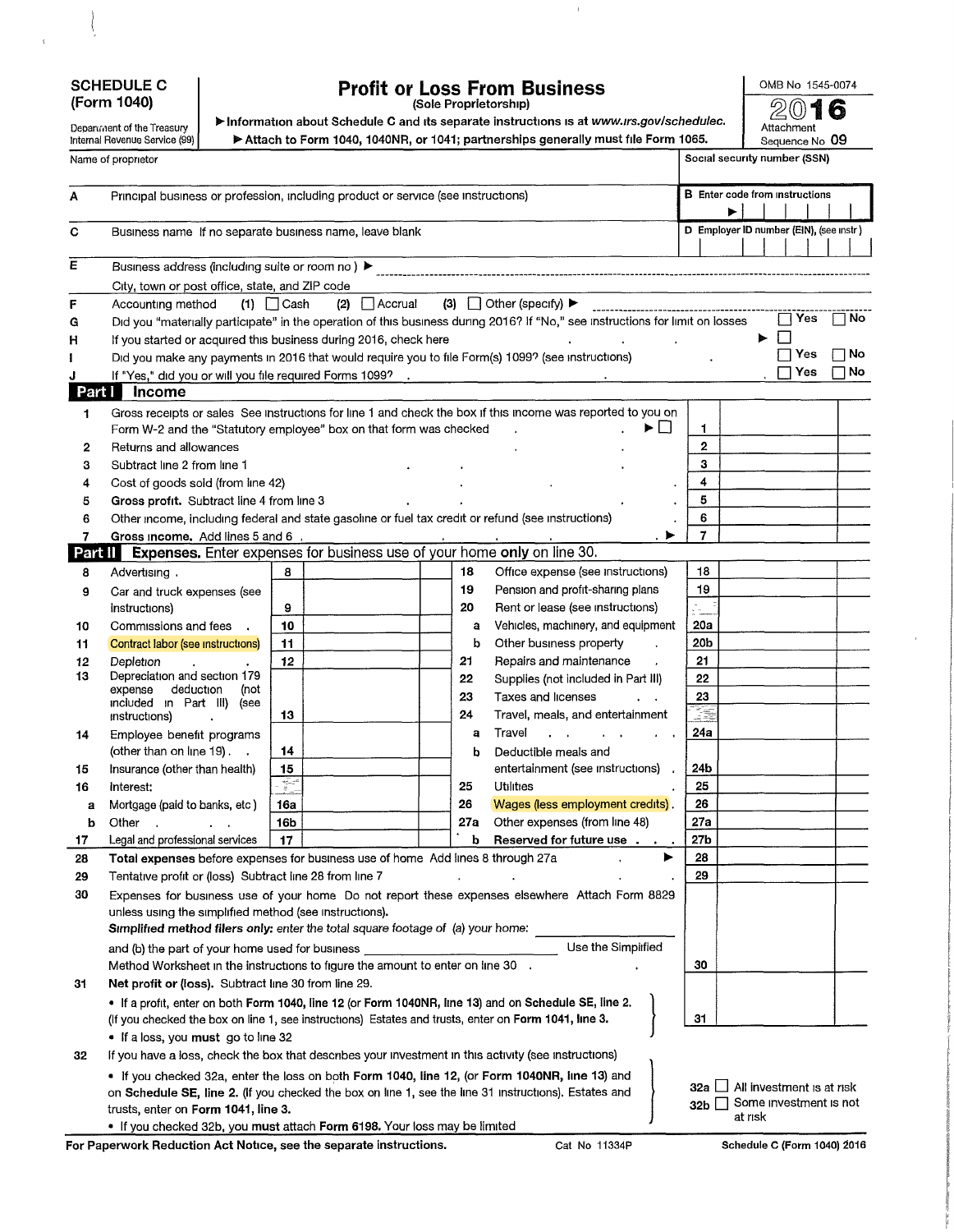|          | Schedule C (Form 1040) 2016                                                                                                                                                                                                                       |    |                                                    | Page 2 |
|----------|---------------------------------------------------------------------------------------------------------------------------------------------------------------------------------------------------------------------------------------------------|----|----------------------------------------------------|--------|
| Part III | Cost of Goods Sold (see instructions)                                                                                                                                                                                                             |    |                                                    |        |
| 33       | Method(s) used to<br>value closing inventory<br>Cost<br>$\mathbf{b}$   Lower of cost or market<br>$\mathbf{c}$ $\Box$ Other (attach explanation)<br>a                                                                                             |    |                                                    |        |
| 34       | Was there any change in determining quantities, costs, or valuations between opening and closing inventory?<br>If "Yes," attach explanation                                                                                                       |    | Yes                                                | No     |
| 35       | Inventory at beginning of year If different from last year's closing inventory, attach explanation                                                                                                                                                | 35 |                                                    |        |
| 36       | Purchases less cost of items withdrawn for personal use                                                                                                                                                                                           | 36 |                                                    |        |
| 37       | Cost of labor Do not include any amounts paid to yourself.                                                                                                                                                                                        | 37 |                                                    |        |
| 38       | Materials and supplies                                                                                                                                                                                                                            | 38 |                                                    |        |
| 39       | Other costs                                                                                                                                                                                                                                       | 39 |                                                    |        |
| 40       | Add lines 35 through 39                                                                                                                                                                                                                           | 40 |                                                    |        |
| 41       | Inventory at end of year                                                                                                                                                                                                                          | 41 |                                                    |        |
| 42       | Cost of goods sold. Subtract line 41 from line 40 Enter the result here and on line 4                                                                                                                                                             | 42 |                                                    |        |
| Part IVI | Information on Your Vehicle. Complete this part only if you are claiming car or truck expenses on line 9<br>and are not required to file Form 4562 for this business. See the instructions for line 13 to find out if you must<br>file Form 4562. |    |                                                    |        |
| 43       | When did you place your vehicle in service for business purposes? (month, day, year) $\rightarrow$ /                                                                                                                                              |    |                                                    |        |
| 44       | Of the total number of miles you drove your vehicle during 2016, enter the number of miles you used your vehicle for.                                                                                                                             |    |                                                    |        |
| a        | <b>b</b> Commuting (see instructions)<br><b>Business</b>                                                                                                                                                                                          |    | c Other <sub>-------------------------------</sub> |        |
| 45       | Was your vehicle available for personal use during off-duty hours? .                                                                                                                                                                              |    | $\Box$ Yes                                         | No     |
| 46       | Do you (or your spouse) have another vehicle available for personal use?.                                                                                                                                                                         |    | Yes                                                | No     |
| 47a      | Do you have evidence to support your deduction? .<br>$\mathbf{r} = \mathbf{r} \cdot \mathbf{r}$                                                                                                                                                   |    | Yes                                                | No     |
|          | b If "Yes," is the evidence written?                                                                                                                                                                                                              |    | Yes                                                | No     |
| Part V   | Other Expenses. List below business expenses not included on lines 8-26 or line 30.                                                                                                                                                               |    |                                                    |        |
|          |                                                                                                                                                                                                                                                   |    |                                                    |        |
|          |                                                                                                                                                                                                                                                   |    |                                                    |        |
|          |                                                                                                                                                                                                                                                   |    |                                                    |        |
|          |                                                                                                                                                                                                                                                   |    |                                                    |        |
|          |                                                                                                                                                                                                                                                   |    |                                                    |        |
|          |                                                                                                                                                                                                                                                   |    |                                                    |        |
|          |                                                                                                                                                                                                                                                   |    |                                                    |        |
|          |                                                                                                                                                                                                                                                   |    |                                                    |        |
|          |                                                                                                                                                                                                                                                   |    |                                                    |        |
|          |                                                                                                                                                                                                                                                   |    |                                                    |        |
|          |                                                                                                                                                                                                                                                   |    |                                                    |        |
|          |                                                                                                                                                                                                                                                   |    |                                                    |        |
| 48       | Total other expenses. Enter here and on line 27a                                                                                                                                                                                                  | 48 |                                                    |        |
|          |                                                                                                                                                                                                                                                   |    |                                                    |        |

 $\label{eq:2} \frac{1}{\sqrt{2\pi}}\sum_{i=1}^{N} \frac{1}{2\pi i} \sum_{j=1}^{N} \frac{1}{2\pi i} \sum_{j=1}^{N} \frac{1}{2\pi i} \sum_{j=1}^{N} \frac{1}{2\pi i} \sum_{j=1}^{N} \frac{1}{2\pi i} \sum_{j=1}^{N} \frac{1}{2\pi i} \sum_{j=1}^{N} \frac{1}{2\pi i} \sum_{j=1}^{N} \frac{1}{2\pi i} \sum_{j=1}^{N} \frac{1}{2\pi i} \sum_{j=1}^{N} \frac{1}{2\pi i} \$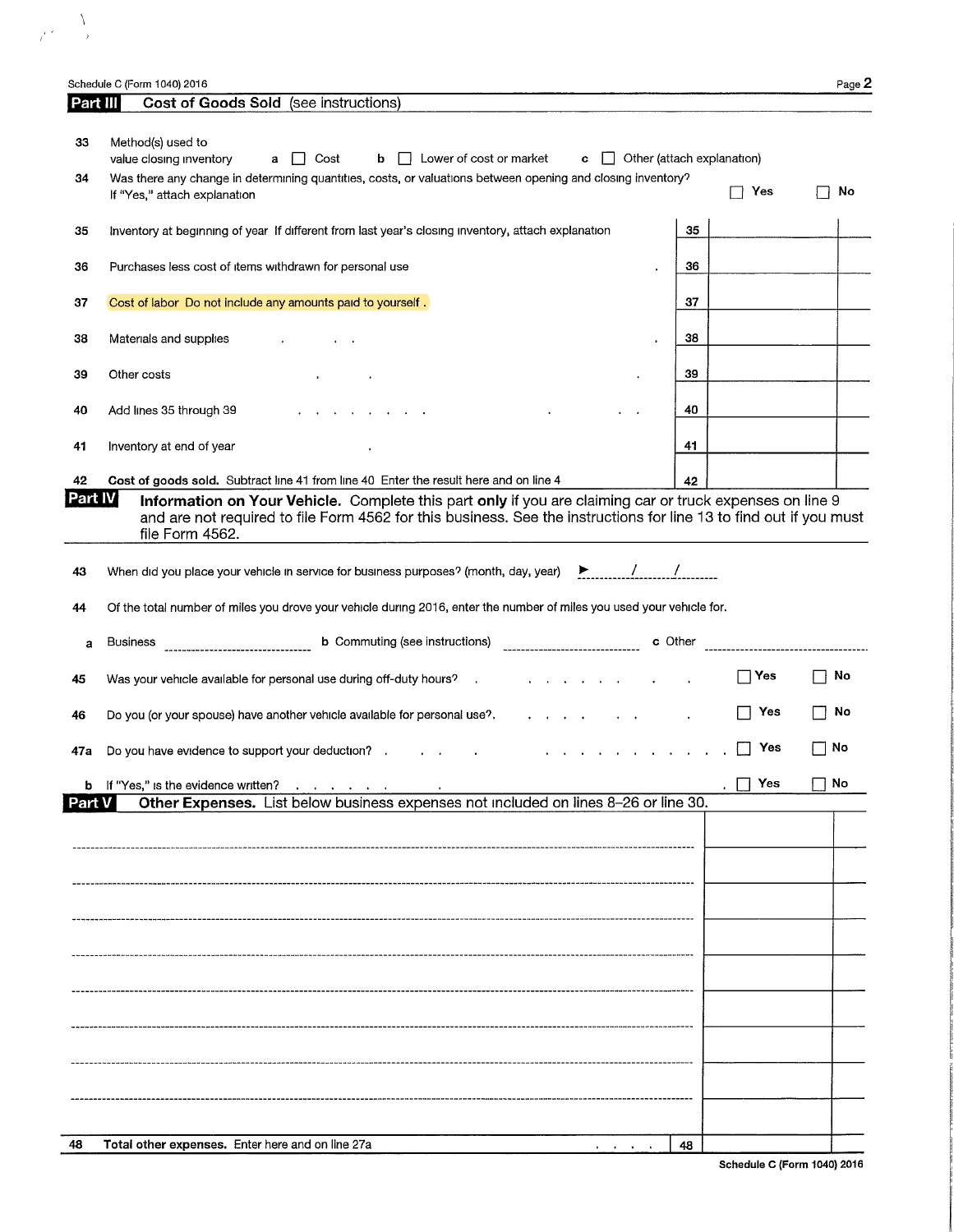|                                        |                                            |                                                                                   |                            |                                                                                                                                                                                                                                                                                                                                                                                                                                                           | <b>U.S. Return of Partnership Income</b>                  |                                                                         |                                                 |                                                   | OMB No 1545-0123                                                                                        |                  |
|----------------------------------------|--------------------------------------------|-----------------------------------------------------------------------------------|----------------------------|-----------------------------------------------------------------------------------------------------------------------------------------------------------------------------------------------------------------------------------------------------------------------------------------------------------------------------------------------------------------------------------------------------------------------------------------------------------|-----------------------------------------------------------|-------------------------------------------------------------------------|-------------------------------------------------|---------------------------------------------------|---------------------------------------------------------------------------------------------------------|------------------|
| Form                                   |                                            | Department of the Treasury<br>Internal Revenue Service                            |                            | For calendar year 2016, or tax year beginning ___________________, 2016, ending _____________<br>Information about Form 1065 and its separate instructions is at www.irs.gov/form1065.                                                                                                                                                                                                                                                                    |                                                           |                                                                         |                                                 |                                                   | 20                                                                                                      |                  |
|                                        |                                            | A Principal business activity                                                     |                            | Name of partnership                                                                                                                                                                                                                                                                                                                                                                                                                                       |                                                           |                                                                         |                                                 |                                                   | D Employer identification number                                                                        |                  |
|                                        |                                            | <b>B</b> Principal product or service                                             | <b>Type</b><br>or          | Number, street, and room or suite no If a PO box, see the instructions                                                                                                                                                                                                                                                                                                                                                                                    |                                                           |                                                                         |                                                 |                                                   | E Date business started                                                                                 |                  |
|                                        |                                            | C Business code number                                                            | Print                      | City or town, state or province, country, and ZIP or foreign postal code                                                                                                                                                                                                                                                                                                                                                                                  |                                                           |                                                                         |                                                 |                                                   | F Total assets (see the<br>instructions)                                                                |                  |
|                                        |                                            |                                                                                   |                            |                                                                                                                                                                                                                                                                                                                                                                                                                                                           |                                                           |                                                                         |                                                 |                                                   | \$                                                                                                      |                  |
| G<br>H<br>п<br>J                       |                                            | Check applicable boxes                                                            |                            | (1) $\Box$ Initial return (2) $\Box$ Final return (3) $\Box$ Name change (4) $\Box$ Address change (5) $\Box$ Amended return<br>(6) $\Box$ Technical termination - also check (1) or (2)<br>Check accounting method. $(1)$ $\Box$ Cash<br>Check if Schedules C and M-3 are attached<br>Caution. Include only trade or business income and expenses on lines 1a through 22 below See the instructions for more information                                 | $(2)$ $\Box$ Accrual<br><b>Contract Contract Contract</b> | (3) $\Box$ Other (specify) $\blacktriangleright$                        | service and the control of the                  |                                                   |                                                                                                         |                  |
| Income                                 | 1a<br>b<br>C<br>2<br>3<br>4<br>5<br>6<br>7 | Gross receipts or sales<br>Returns and allowances                                 |                            | Balance. Subtract line 1b from line 1a.<br>Cost of goods sold (attach Form 1125-A)<br>Gross profit Subtract line 2 from line 1c.<br>Ordinary income (loss) from other partnerships, estates, and trusts (attach statement).<br>Net farm profit (loss) (attach Schedule F (Form 1040))<br>Net gain (loss) from Form 4797, Part II, line 17 (attach Form 4797)<br>Other income (loss) (attach statement)                                                    | $\ddot{\phantom{a}}$                                      | 1a<br>1 <sub>b</sub><br>$\ddot{\phantom{a}}$<br>and a state of the con- | the contract of the contract of the contract of | 1c<br>2<br>3<br>4<br>5<br>6<br>7                  |                                                                                                         |                  |
|                                        | 8<br>9                                     |                                                                                   |                            | Salaries and wages (other than to partners) (less employment credits) .                                                                                                                                                                                                                                                                                                                                                                                   |                                                           |                                                                         |                                                 | 8<br>9                                            |                                                                                                         |                  |
| (see the instructions for limitations) | 10<br>11<br>12<br>13<br>14<br>15<br>16a    | Repairs and maintenance.<br>Bad debts<br>Rent,<br>Taxes and licenses<br>Interest. |                            | Guaranteed payments to partners<br>Depreciation (if required, attach Form 4562)                                                                                                                                                                                                                                                                                                                                                                           | $\mathbf{r}$ $\mathbf{r}$ $\mathbf{r}$                    | 16a l                                                                   |                                                 | 10<br>11<br>12<br>13<br>14<br>15<br>$\frac{1}{2}$ |                                                                                                         |                  |
|                                        | b                                          |                                                                                   |                            | Less depreciation reported on Form 1125-A and elsewhere on return $ 16b $                                                                                                                                                                                                                                                                                                                                                                                 |                                                           |                                                                         |                                                 | 16 <sub>c</sub>                                   |                                                                                                         |                  |
| ons<br><b>Deducti</b>                  | 17<br>18<br>19<br>20<br>21                 |                                                                                   |                            | Depletion (Do not deduct oil and gas depletion.)<br>Retirement plans, etc contains a contact that is a contact of the contact of the contact of the contact of the<br>Employee benefit programs.<br>Other deductions (attach statement)<br>Total deductions. Add the amounts shown in the far right column for lines 9 through 20.                                                                                                                        |                                                           |                                                                         |                                                 | 17<br>18<br>19<br>20<br>21                        |                                                                                                         |                  |
|                                        | 22                                         |                                                                                   |                            | Ordinary business income (loss). Subtract line 21 from line 8                                                                                                                                                                                                                                                                                                                                                                                             |                                                           |                                                                         |                                                 | 22                                                |                                                                                                         |                  |
| Sign<br><b>Here</b>                    |                                            |                                                                                   |                            | Under penalties of perjury, I declare that I have examined this return, including accompanying schedules and statements, and to the best of my<br>knowledge and belief, it is true, correct, and complete Declaration of preparer (other than general partner or limited liability company member manager)<br>is based on all information of which preparer has any knowledge<br>Signature of general partner or limited liability company member manager |                                                           |                                                                         | Date                                            |                                                   | May the IRS discuss this return with the<br>preparer shown below (see<br>instructions)?  <br><b>Yes</b> | No.              |
| Paid                                   |                                            |                                                                                   | Print/Type preparer's name |                                                                                                                                                                                                                                                                                                                                                                                                                                                           | Preparer's signature                                      |                                                                         | Date                                            |                                                   | <b>PTIN</b><br>Check $\Box$ if                                                                          |                  |
|                                        | Preparer                                   |                                                                                   |                            |                                                                                                                                                                                                                                                                                                                                                                                                                                                           |                                                           |                                                                         |                                                 |                                                   | self-employed                                                                                           |                  |
|                                        | <b>Use Only</b>                            | Firm's name                                                                       | ▸                          |                                                                                                                                                                                                                                                                                                                                                                                                                                                           |                                                           |                                                                         |                                                 | Firm's EIN ▶                                      |                                                                                                         |                  |
|                                        |                                            | Firm's address ▶                                                                  |                            |                                                                                                                                                                                                                                                                                                                                                                                                                                                           |                                                           |                                                                         |                                                 | Phone no                                          |                                                                                                         |                  |
|                                        |                                            |                                                                                   |                            | For Paperwork Reduction Act Notice, see separate instructions.                                                                                                                                                                                                                                                                                                                                                                                            |                                                           |                                                                         | Cat No 11390Z                                   |                                                   |                                                                                                         | Form 1065 (2016) |

 $\hat{\mathbf{r}}$ 

 $\sim$   $\lambda$ 

 $\zeta^{\pm}$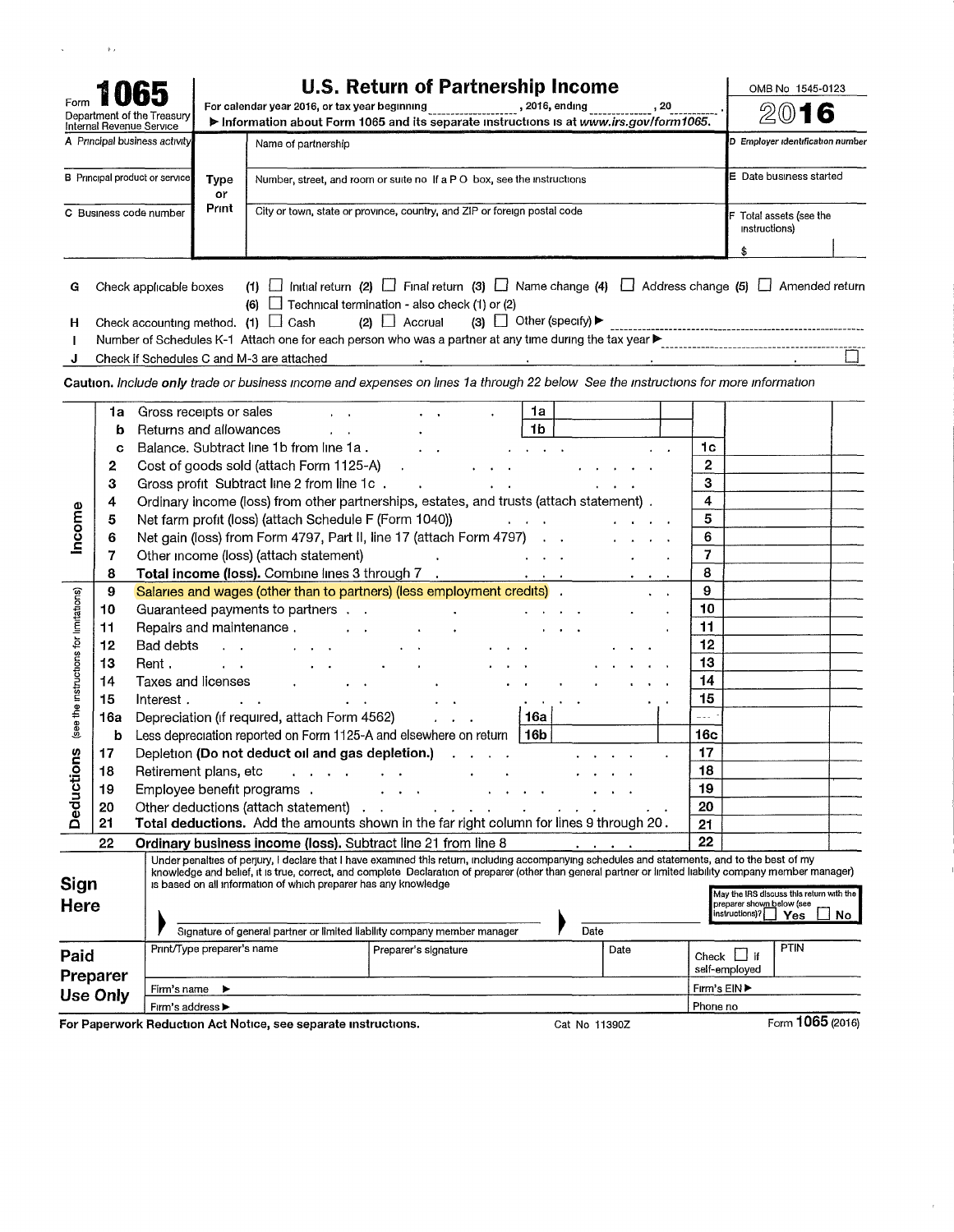|              | Form 1065 (2016)  |                                                                                                                                                                                                                                              |                |                                 |                                                                    |                                                                  |                          |             | Page 2 |
|--------------|-------------------|----------------------------------------------------------------------------------------------------------------------------------------------------------------------------------------------------------------------------------------------|----------------|---------------------------------|--------------------------------------------------------------------|------------------------------------------------------------------|--------------------------|-------------|--------|
|              | <b>Schedule B</b> | <b>Other Information</b>                                                                                                                                                                                                                     |                |                                 |                                                                    |                                                                  |                          |             |        |
| 1.           |                   | What type of entity is filing this return? Check the applicable box                                                                                                                                                                          |                |                                 |                                                                    |                                                                  |                          | Yes         | No     |
| a            |                   | $\Box$ Domestic general partnership<br>□ Domestic limited liability company                                                                                                                                                                  |                |                                 | $\mathbf{b}$ $\Box$ Domestic limited partnership                   |                                                                  |                          |             |        |
| C<br>e       |                   | $\Box$ Foreign partnership                                                                                                                                                                                                                   | $f \Box$ Other |                                 | $d$ $\Box$ Domestic limited liability partnership                  |                                                                  |                          |             |        |
| $\mathbf{2}$ |                   | At any time during the tax year, was any partner in the partnership a disregarded entity, a partnership (including                                                                                                                           |                |                                 |                                                                    |                                                                  |                          |             |        |
|              |                   | an entity treated as a partnership), a trust, an S corporation, an estate (other than an estate of a deceased partner),                                                                                                                      |                |                                 |                                                                    |                                                                  |                          |             |        |
|              |                   | or a nominee or similar person?<br>$\mathbf{r}=\mathbf{r}$                                                                                                                                                                                   |                |                                 | $\mathbf{a} = \mathbf{a} + \mathbf{a} + \mathbf{a} + \mathbf{a}$ . | $\mathbf{r} = \mathbf{r} + \mathbf{r}$ , where                   |                          |             |        |
| 3            |                   | At the end of the tax year:                                                                                                                                                                                                                  |                |                                 |                                                                    |                                                                  |                          |             |        |
| a            |                   | Did any foreign or domestic corporation, partnership (including any entity treated as a partnership), trust, or tax-                                                                                                                         |                |                                 |                                                                    |                                                                  |                          |             |        |
|              |                   | exempt organization, or any foreign government own, directly or indirectly, an interest of 50% or more in the profit,                                                                                                                        |                |                                 |                                                                    |                                                                  |                          |             |        |
|              |                   | loss, or capital of the partnership? For rules of constructive ownership, see instructions If "Yes," attach Schedule                                                                                                                         |                |                                 |                                                                    |                                                                  |                          |             |        |
|              |                   | B-1, Information on Partners Owning 50% or More of the Partnership.                                                                                                                                                                          |                |                                 |                                                                    |                                                                  |                          |             |        |
| b            |                   | Did any individual or estate own, directly or indirectly, an interest of 50% or more in the profit, loss, or capital of<br>the partnership? For rules of constructive ownership, see instructions If "Yes," attach Schedule B-1, Information |                |                                 |                                                                    |                                                                  |                          |             |        |
|              |                   | on Partners Owning 50% or More of the Partnership                                                                                                                                                                                            |                |                                 |                                                                    |                                                                  |                          |             |        |
| 4            |                   | At the end of the tax year, did the partnership                                                                                                                                                                                              |                |                                 |                                                                    |                                                                  |                          |             |        |
| a            |                   | Own directly 20% or more, or own, directly or indirectly, 50% or more of the total voting power of all classes of                                                                                                                            |                |                                 |                                                                    |                                                                  |                          |             |        |
|              |                   | stock entitled to vote of any foreign or domestic corporation? For rules of constructive ownership, see                                                                                                                                      |                |                                 |                                                                    |                                                                  |                          |             |        |
|              |                   | instructions. If "Yes," complete (i) through (iv) below                                                                                                                                                                                      |                | and a state of the              |                                                                    |                                                                  |                          |             |        |
|              |                   | (i) Name of Corporation                                                                                                                                                                                                                      |                |                                 | (ii) Employer Identification                                       | (III) Country of                                                 | (iv) Percentage          |             |        |
|              |                   |                                                                                                                                                                                                                                              |                |                                 | Number (if any)                                                    | Incorporation                                                    | Owned in Voting Stock    |             |        |
|              |                   |                                                                                                                                                                                                                                              |                |                                 |                                                                    |                                                                  |                          |             |        |
|              |                   |                                                                                                                                                                                                                                              |                |                                 |                                                                    |                                                                  |                          |             |        |
|              |                   |                                                                                                                                                                                                                                              |                |                                 |                                                                    |                                                                  |                          |             |        |
|              |                   |                                                                                                                                                                                                                                              |                |                                 |                                                                    |                                                                  |                          |             |        |
|              |                   | <b>b</b> Own directly an interest of 20% or more, or own, directly or indirectly, an interest of 50% or more in the profit, loss,                                                                                                            |                |                                 |                                                                    |                                                                  |                          |             |        |
|              |                   | or capital in any foreign or domestic partnership (including an entity treated as a partnership) or in the beneficial                                                                                                                        |                |                                 |                                                                    |                                                                  |                          |             |        |
|              |                   | interest of a trust? For rules of constructive ownership, see instructions. If "Yes," complete (i) through (v) below                                                                                                                         |                |                                 |                                                                    |                                                                  |                          |             |        |
|              |                   | (i) Name of Entity                                                                                                                                                                                                                           |                | (ii) Employer<br>Identification | (III) Type of<br>Entity                                            | (iv) Country of<br>Organization                                  | Percentage Owned in      | (v) Maximum |        |
|              |                   |                                                                                                                                                                                                                                              |                | Number (if any)                 |                                                                    |                                                                  | Profit, Loss, or Capital |             |        |
|              |                   |                                                                                                                                                                                                                                              |                |                                 |                                                                    |                                                                  |                          |             |        |
|              |                   |                                                                                                                                                                                                                                              |                |                                 |                                                                    |                                                                  |                          |             |        |
|              |                   |                                                                                                                                                                                                                                              |                |                                 |                                                                    |                                                                  |                          |             |        |
|              |                   | ٠                                                                                                                                                                                                                                            |                |                                 |                                                                    |                                                                  |                          |             |        |
|              |                   |                                                                                                                                                                                                                                              |                |                                 |                                                                    |                                                                  |                          | Yes   No    |        |
| 5            |                   | Did the partnership file Form 8893, Election of Partnership Level Tax Treatment, or an election statement under                                                                                                                              |                |                                 |                                                                    |                                                                  |                          |             |        |
|              |                   | section 6231(a)(1)(B)(ii) for partnership-level tax treatment, that is in effect for this tax year? See Form 8893 for                                                                                                                        |                |                                 |                                                                    |                                                                  |                          |             |        |
|              |                   | Does the partnership satisfy all four of the following conditions?                                                                                                                                                                           |                |                                 |                                                                    |                                                                  |                          |             |        |
| 6<br>a       |                   | The partnership's total receipts for the tax year were less than \$250,000.                                                                                                                                                                  |                |                                 |                                                                    |                                                                  |                          |             |        |
| b            |                   | The partnership's total assets at the end of the tax year were less than \$1 million                                                                                                                                                         |                |                                 |                                                                    |                                                                  |                          |             |        |
| c            |                   | Schedules K-1 are filed with the return and furnished to the partners on or before the due date (including                                                                                                                                   |                |                                 |                                                                    |                                                                  |                          |             |        |
|              |                   | extensions) for the partnership return.                                                                                                                                                                                                      |                |                                 |                                                                    |                                                                  |                          |             |        |
| d            |                   | The partnership is not filing and is not required to file Schedule M-3                                                                                                                                                                       |                |                                 |                                                                    |                                                                  |                          |             |        |
|              |                   | If "Yes," the partnership is not required to complete Schedules L, M-1, and M-2, Item F on page 1 of Form 1065;                                                                                                                              |                |                                 |                                                                    |                                                                  |                          |             |        |
|              |                   | or Item L on Schedule K-1.                                                                                                                                                                                                                   |                |                                 |                                                                    |                                                                  |                          |             |        |
| 7            |                   | Is this partnership a publicly traded partnership as defined in section 469(k)(2)?.                                                                                                                                                          |                |                                 |                                                                    | $\mathbf{r} = \mathbf{r} + \mathbf{r} + \mathbf{r} + \mathbf{r}$ |                          |             |        |
| 8            |                   | During the tax year, did the partnership have any debt that was cancelled, was forgiven, or had the terms<br>modified so as to reduce the principal amount of the debt?                                                                      |                |                                 |                                                                    | and the contract of the                                          |                          |             |        |
| 9            |                   | Has this partnership filed, or is it required to file, Form 8918, Material Advisor Disclosure Statement, to provide                                                                                                                          |                |                                 |                                                                    |                                                                  |                          |             |        |
|              |                   |                                                                                                                                                                                                                                              |                |                                 |                                                                    |                                                                  |                          |             |        |
| 10           |                   | At any time during calendar year 2016, did the partnership have an interest in or a signature or other authority over a financial                                                                                                            |                |                                 |                                                                    |                                                                  |                          | Ц÷,         |        |
|              |                   | account in a foreign country (such as a bank account, securities account, or other financial account)? See the instructions for                                                                                                              |                |                                 |                                                                    |                                                                  |                          |             |        |
|              |                   | exceptions and filing requirements for FinCEN Form 114, Report of Foreign Bank and Financial Accounts (FBAR). If "Yes,"                                                                                                                      |                |                                 |                                                                    |                                                                  |                          |             |        |
|              |                   | enter the name of the foreign country. ▶                                                                                                                                                                                                     |                |                                 |                                                                    |                                                                  |                          |             |        |

 $\mathcal{A}^{(f)}$  and  $\mathcal{A}^{(f)}$ 

*Form* **1065** (2016)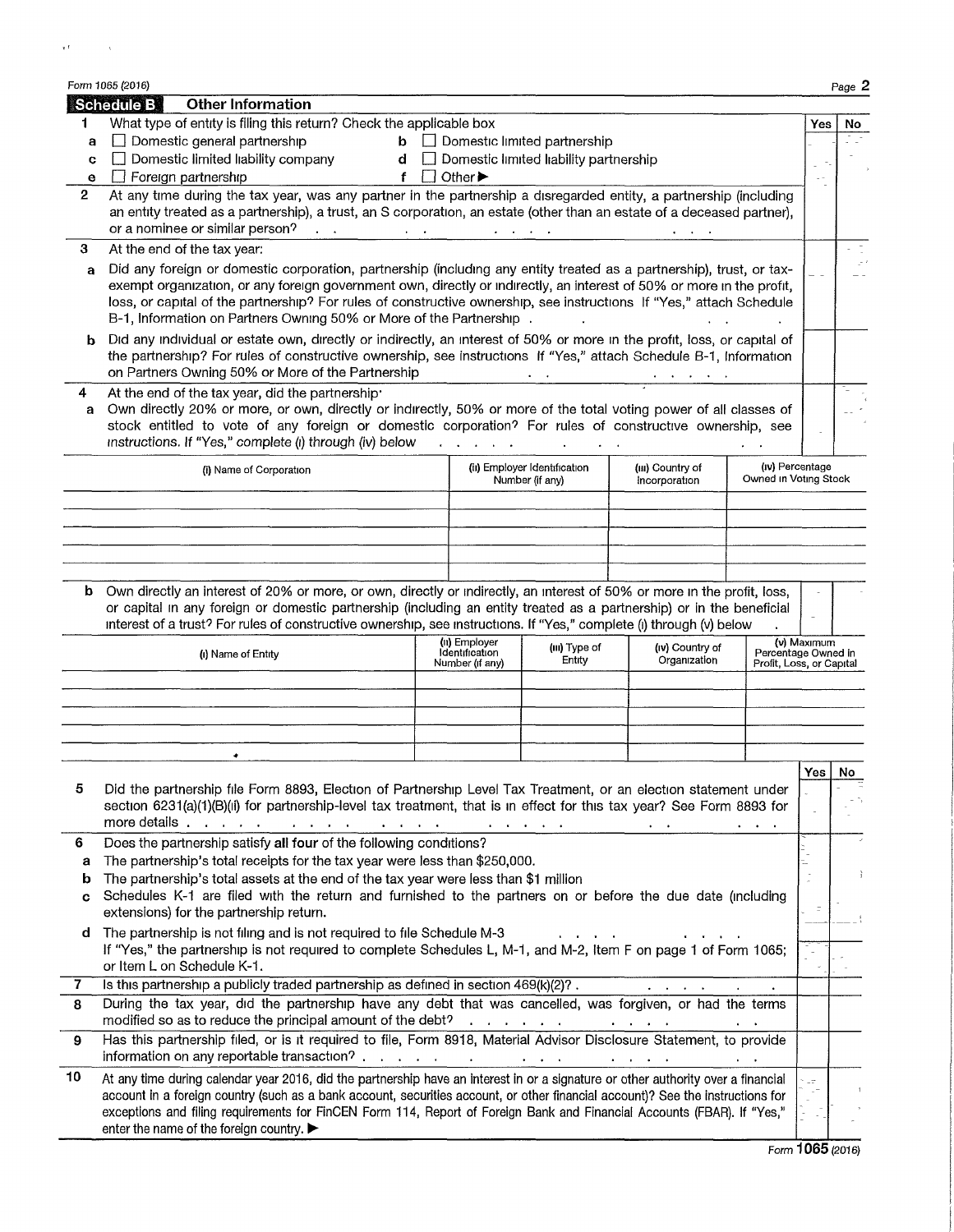Form 1065 (2016) Page **3**

|            | <b>Other Information (continued)</b><br>Schedule B                                                                                                                                                                                                                                                                                                                 |           |     |
|------------|--------------------------------------------------------------------------------------------------------------------------------------------------------------------------------------------------------------------------------------------------------------------------------------------------------------------------------------------------------------------|-----------|-----|
|            |                                                                                                                                                                                                                                                                                                                                                                    | Yes       | No. |
| 11         | At any time during the tax year, did the partnership receive a distribution from, or was it the grantor of, or<br>transferor to, a foreign trust? If "Yes," the partnership may have to file Form 3520, Annual Return To Report<br>Transactions With Foreign Trusts and Receipt of Certain Foreign Gifts See instructions.                                         | $\bar{z}$ |     |
| 12a        | Is the partnership making, or had it previously made (and not revoked), a section 754 election?                                                                                                                                                                                                                                                                    |           |     |
| b.         | See instructions for details regarding a section 754 election<br>Did the partnership make for this tax year an optional basis adjustment under section 743(b) or 734(b)? If "Yes,"<br>attach a statement showing the computation and allocation of the basis adjustment. See instructions                                                                          |           |     |
| c          | Is the partnership required to adjust the basis of partnership assets under section 743(b) or 734(b) because of a<br>substantial built-in loss (as defined under section 743(d)) or substantial basis reduction (as defined under section<br>734(d))? If "Yes," attach a statement showing the computation and allocation of the basis adjustment See instructions |           |     |
| 13         | Check this box if, during the current or prior tax year, the partnership distributed any property received in a<br>like-kind exchange or contributed such property to another entity (other than disregarded entities wholly<br>owned by the partnership throughout the tax year)                                                                                  |           |     |
| 14         | At any time during the tax year, did the partnership distribute to any partner a tenancy-in-common or other<br>undivided interest in partnership property?.                                                                                                                                                                                                        |           |     |
| 15         | If the partnership is required to file Form 8858, Information Return of U S. Persons With Respect To Foreign<br>Disregarded Entities, enter the number of Forms 8858 attached. See instructions ▶                                                                                                                                                                  |           |     |
| 16         | Does the partnership have any foreign partners? If "Yes," enter the number of Forms 8805, Foreign Partner's<br>Information Statement of Section 1446 Withholding Tax, filed for this partnership.                                                                                                                                                                  |           |     |
| 17         | Enter the number of Forms 8865, Return of U.S. Persons With Respect to Certain Foreign Partnerships, attached<br>to this return.                                                                                                                                                                                                                                   |           |     |
| <b>18a</b> | Did you make any payments in 2016 that would require you to file Form(s) 1099? See instructions                                                                                                                                                                                                                                                                    |           |     |
| b          | If "Yes," did you or will you file required Form(s) 1099?                                                                                                                                                                                                                                                                                                          |           |     |
| 19         | Enter the number of Form(s) 5471, Information Return of US Persons With Respect To Certain Foreign<br>Corporations, attached to this return. ▶                                                                                                                                                                                                                     |           |     |
| 20         | Enter the number of partners that are foreign governments under section 892 ▶                                                                                                                                                                                                                                                                                      |           |     |
| 21         | During the partnership's tax year, did the partnership make any payments that would require it to file Form 1042<br>and 1042-S under chapter 3 (sections 1441 through 1464) or chapter 4 (sections 1471 through 1474)?                                                                                                                                             |           |     |
| 22         | Was the partnership a specified domestic entity required to file Form 8938 for the tax year (See the Instructions for<br>Form 8938)?<br>$\alpha$ , and $\alpha$ , and $\alpha$                                                                                                                                                                                     |           |     |

| Name of<br>designated<br><b>TMP</b>                       | Identifying<br>number of TMP |
|-----------------------------------------------------------|------------------------------|
| If the TMP is an<br>entity, name<br>of TMP representative | Phone number<br>of TMP       |
| Address of<br>designated<br><b>TMP</b>                    |                              |

Form 1065(2016)

M

I

 $\mathbf{L}$ 

 $\overline{\phantom{a}}$ 

 $\hat{\mathbf{r}}$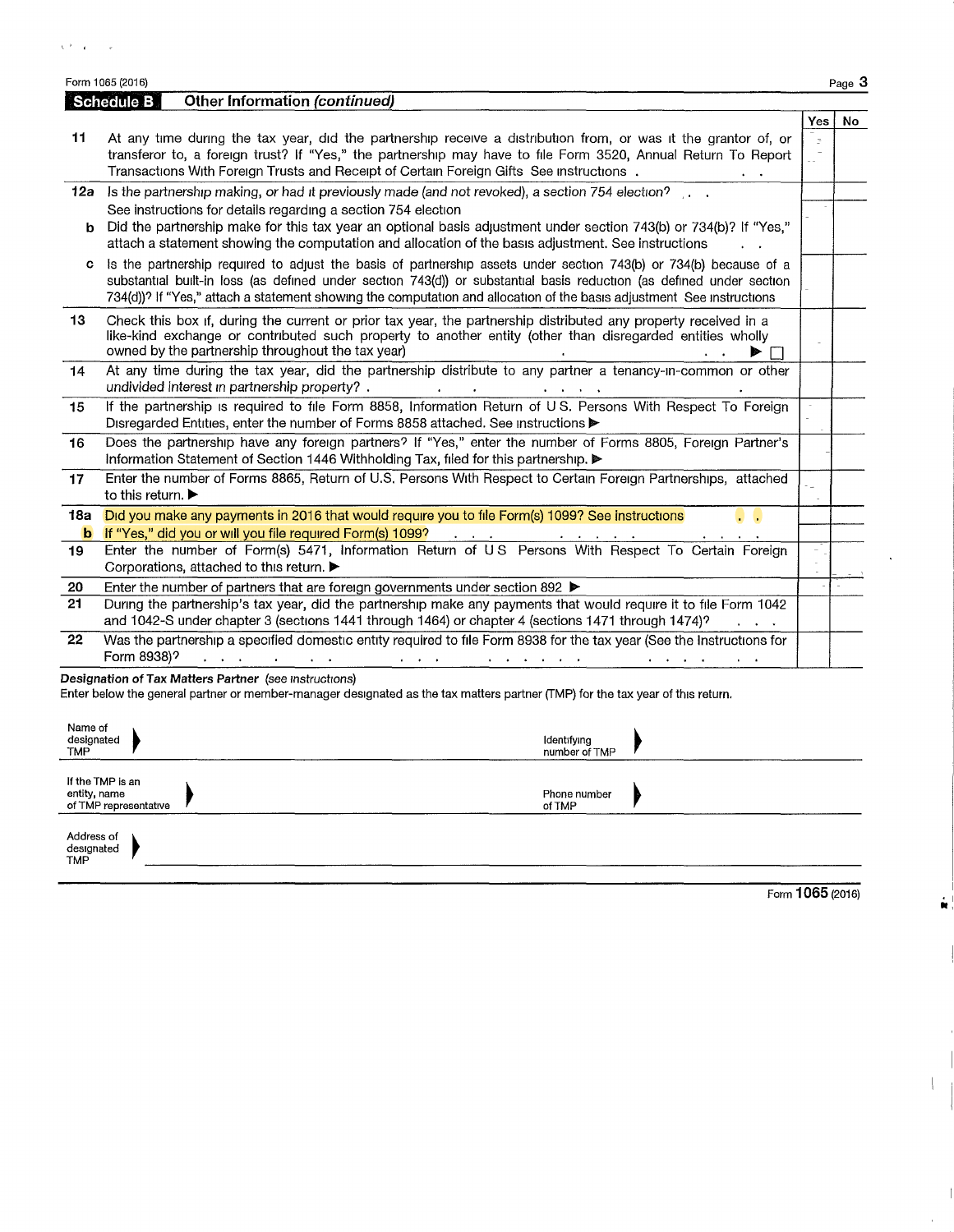|                                                   |             |                    |                                 |                            |                                                                                                                                                                                                                                                                  | <b>U.S. Corporation Income Tax Return</b>                                 |              |                |                |              |                                  | OMB No 1545-0123                                                 |  |
|---------------------------------------------------|-------------|--------------------|---------------------------------|----------------------------|------------------------------------------------------------------------------------------------------------------------------------------------------------------------------------------------------------------------------------------------------------------|---------------------------------------------------------------------------|--------------|----------------|----------------|--------------|----------------------------------|------------------------------------------------------------------|--|
|                                                   |             |                    | Department of the Treasury      |                            | For calendar year 2015 or tax year beginning                                                                                                                                                                                                                     |                                                                           |              | , 2015, endıng |                |              | , 20                             |                                                                  |  |
|                                                   |             |                    | Internal Revenue Service        |                            | Information about Form 1120 and its separate instructions is at www.irs.gov/form1120.                                                                                                                                                                            |                                                                           |              |                |                |              |                                  |                                                                  |  |
|                                                   | A Check it: |                    | 1a Consolidated return          |                            | Name                                                                                                                                                                                                                                                             |                                                                           |              |                |                |              |                                  | <b>B</b> Employer identification number                          |  |
|                                                   |             | (attach Form 851)  |                                 | <b>TYPE</b>                |                                                                                                                                                                                                                                                                  |                                                                           |              |                |                |              |                                  |                                                                  |  |
|                                                   |             | dated return       | b Life/nonlife consoli-         | OR                         |                                                                                                                                                                                                                                                                  | Number, street, and room or suite no If a PO box, see instructions        |              |                |                |              | C Date incorporated              |                                                                  |  |
|                                                   |             | (attach Sch-PH)    | 2 Personal holding co           | <b>PRINT</b>               |                                                                                                                                                                                                                                                                  | City or town, state, or province, country, and ZIP or foreign postal code |              |                |                |              |                                  | D Total assets (see instructions)                                |  |
| з                                                 |             |                    | Personal service corp           |                            |                                                                                                                                                                                                                                                                  |                                                                           |              |                |                | \$           |                                  |                                                                  |  |
|                                                   |             | (see instructions) | Schedule M-3 attached           | $E$ Check if $(1)$         | Initial return                                                                                                                                                                                                                                                   | (2)                                                                       | Final return | (3)            | Name change    | (4)          |                                  | Address change                                                   |  |
|                                                   |             | 1a                 | Gross receipts or sales         |                            |                                                                                                                                                                                                                                                                  |                                                                           |              |                | 1a             |              |                                  |                                                                  |  |
|                                                   |             | b                  | Returns and allowances          |                            |                                                                                                                                                                                                                                                                  |                                                                           |              | 1b             |                |              |                                  |                                                                  |  |
|                                                   |             | с                  |                                 |                            | Balance Subtract line 1b from line 1a                                                                                                                                                                                                                            |                                                                           |              |                |                |              | 1c                               |                                                                  |  |
|                                                   | 2           |                    |                                 |                            | Cost of goods sold (attach Form 1125-A)                                                                                                                                                                                                                          |                                                                           |              |                |                |              | 2                                |                                                                  |  |
|                                                   | 3           |                    |                                 |                            | Gross profit Subtract line 2 from line 1c                                                                                                                                                                                                                        |                                                                           |              |                |                |              | 3                                |                                                                  |  |
|                                                   | 4           |                    | Dividends (Schedule C, line 19) |                            |                                                                                                                                                                                                                                                                  |                                                                           |              |                |                |              | 4                                |                                                                  |  |
| Income                                            | 5           |                    | Interest                        |                            |                                                                                                                                                                                                                                                                  |                                                                           |              |                |                |              | 5                                |                                                                  |  |
|                                                   | 6           |                    | Gross rents                     |                            |                                                                                                                                                                                                                                                                  |                                                                           |              |                |                |              | 6                                |                                                                  |  |
|                                                   | 7           |                    | Gross royalties                 |                            |                                                                                                                                                                                                                                                                  |                                                                           |              |                |                |              | 7                                |                                                                  |  |
|                                                   | 8           |                    |                                 |                            | Capital gain net income (attach Schedule D (Form 1120))                                                                                                                                                                                                          |                                                                           |              |                |                |              | 8                                |                                                                  |  |
|                                                   | 9           |                    |                                 |                            | Net gain or (loss) from Form 4797, Part II, line 17 (attach Form 4797)                                                                                                                                                                                           |                                                                           |              |                |                |              | 9                                |                                                                  |  |
|                                                   | 10          |                    |                                 |                            | Other income (see instructions-attach statement)                                                                                                                                                                                                                 |                                                                           |              |                |                |              | 10                               |                                                                  |  |
|                                                   | 11          |                    |                                 |                            | Total income. Add lines 3 through 10                                                                                                                                                                                                                             | $\sim 10^{-11}$<br><b>Contract Contract</b>                               |              |                |                |              | 11                               |                                                                  |  |
|                                                   | 12          |                    |                                 |                            | Compensation of officers (see instructions-attach Form 1125-E)                                                                                                                                                                                                   |                                                                           |              |                |                |              | 12                               |                                                                  |  |
|                                                   | 13          |                    |                                 |                            | Salaries and wages (less employment credits)                                                                                                                                                                                                                     |                                                                           |              |                |                |              | 13                               |                                                                  |  |
|                                                   | 14          |                    | Repairs and maintenance .       |                            |                                                                                                                                                                                                                                                                  |                                                                           |              |                |                |              | 14                               |                                                                  |  |
|                                                   | 15          |                    | <b>Bad debts</b>                |                            |                                                                                                                                                                                                                                                                  |                                                                           |              |                |                |              | 15                               |                                                                  |  |
|                                                   | 16          |                    | Rents                           |                            |                                                                                                                                                                                                                                                                  |                                                                           |              |                |                |              | 16                               |                                                                  |  |
|                                                   | 17          |                    | Taxes and licenses              |                            |                                                                                                                                                                                                                                                                  |                                                                           |              |                |                |              | 17                               |                                                                  |  |
| (See instructions for limitations on deductions.) | 18          |                    | Interest                        |                            |                                                                                                                                                                                                                                                                  |                                                                           |              |                |                |              | 18<br>19                         |                                                                  |  |
|                                                   | 19          |                    | Charitable contributions        |                            |                                                                                                                                                                                                                                                                  |                                                                           |              |                |                |              | 20                               |                                                                  |  |
|                                                   | 20<br>21    |                    |                                 |                            | Depreciation from Form 4562 not claimed on Form 1125-A or elsewhere on return (attach Form 4562)                                                                                                                                                                 |                                                                           |              |                |                |              | 21                               |                                                                  |  |
|                                                   | 22          |                    | Depletion<br>Advertising        |                            |                                                                                                                                                                                                                                                                  |                                                                           |              |                |                |              | 22                               |                                                                  |  |
|                                                   | 23          |                    |                                 |                            | Pension, profit-sharing, etc, plans                                                                                                                                                                                                                              |                                                                           |              |                |                |              | 23                               |                                                                  |  |
|                                                   | 24          |                    | Employee benefit programs       |                            |                                                                                                                                                                                                                                                                  |                                                                           |              |                |                |              | 24                               |                                                                  |  |
|                                                   | 25          |                    |                                 |                            | Domestic production activities deduction (attach Form 8903)                                                                                                                                                                                                      |                                                                           |              |                |                |              | 25                               |                                                                  |  |
|                                                   | 26          |                    |                                 |                            | Other deductions (attach statement)                                                                                                                                                                                                                              |                                                                           |              |                |                |              | 26                               |                                                                  |  |
|                                                   | 27          |                    |                                 |                            | Total deductions. Add lines 12 through 26                                                                                                                                                                                                                        |                                                                           |              |                |                |              | 27                               |                                                                  |  |
| Deductions                                        | 28          |                    |                                 |                            | Taxable income before net operating loss deduction and special deductions Subtract line 27 from line 11                                                                                                                                                          |                                                                           |              |                |                |              | 28                               |                                                                  |  |
|                                                   | 29a         |                    |                                 |                            | Net operating loss deduction (see instructions)                                                                                                                                                                                                                  |                                                                           |              | 29a            |                |              |                                  |                                                                  |  |
|                                                   | b           |                    |                                 |                            | Special deductions (Schedule C, line 20).                                                                                                                                                                                                                        |                                                                           |              | 29b            |                |              | k                                |                                                                  |  |
|                                                   | C           |                    | Add lines 29a and 29b           |                            |                                                                                                                                                                                                                                                                  |                                                                           |              |                |                |              | 29с                              |                                                                  |  |
|                                                   | 30          |                    |                                 |                            | <b>Taxable income.</b> Subtract line 29c from line 28 (see instructions)                                                                                                                                                                                         |                                                                           |              |                |                |              | 30                               |                                                                  |  |
| Tax, Refundable Credits, and                      | 31          |                    |                                 |                            | Total tax (Schedule J, Part I, line 11).                                                                                                                                                                                                                         |                                                                           |              |                |                |              | 31                               |                                                                  |  |
|                                                   | 32          |                    |                                 |                            | Total payments and refundable credits (Schedule J, Part II, line 21).                                                                                                                                                                                            |                                                                           |              |                |                |              | 32                               |                                                                  |  |
| Payments                                          | 33          |                    |                                 |                            | Estimated tax penalty (see instructions) Check if Form 2220 is attached                                                                                                                                                                                          |                                                                           |              |                |                |              | 33                               |                                                                  |  |
|                                                   | 34          |                    |                                 |                            | <b>Amount owed.</b> If line 32 is smaller than the total of lines 31 and 33, enter amount owed                                                                                                                                                                   |                                                                           |              |                |                |              | 34                               |                                                                  |  |
|                                                   | 35          |                    |                                 |                            | Overpayment. If line 32 is larger than the total of lines 31 and 33, enter amount overpaid                                                                                                                                                                       |                                                                           |              |                |                |              | 35                               |                                                                  |  |
|                                                   | 36          |                    |                                 |                            | Enter amount from line 35 you want Credited to 2016 estimated tax ▶<br>Under penalties of perjury, I declare that I have examined this return, including accompanying schedules and statements, and to the best of my knowledge and belief, it is true, correct, |                                                                           |              |                |                | Refunded ▶   | 36                               |                                                                  |  |
| Sign                                              |             |                    |                                 |                            | and complete Declaration of preparer (other than taxpayer) is based on all information of which preparer has any knowledge                                                                                                                                       |                                                                           |              |                |                |              |                                  |                                                                  |  |
|                                                   |             |                    |                                 |                            |                                                                                                                                                                                                                                                                  |                                                                           |              |                |                |              |                                  | May the IRS discuss this return<br>with the preparer shown below |  |
| Here                                              |             |                    | Signature of officer            |                            |                                                                                                                                                                                                                                                                  | Date                                                                      | Title        |                |                |              |                                  | (see instructions)?       Yes         No                         |  |
|                                                   |             |                    |                                 | Print/Type preparer's name |                                                                                                                                                                                                                                                                  | Preparer's signature                                                      |              |                | Date           |              |                                  | <b>PTIN</b>                                                      |  |
| Paid                                              |             |                    |                                 |                            |                                                                                                                                                                                                                                                                  |                                                                           |              |                |                |              | Check $\Box$ if<br>self-employed |                                                                  |  |
| Preparer                                          |             |                    | Fırm's name                     | ▶                          |                                                                                                                                                                                                                                                                  |                                                                           |              |                |                | Firm's EIN ▶ |                                  |                                                                  |  |
| <b>Use Only</b>                                   |             |                    | Firm's address ▶                |                            |                                                                                                                                                                                                                                                                  |                                                                           |              |                |                | Phone no     |                                  |                                                                  |  |
|                                                   |             |                    |                                 |                            | For Paperwork Reduction Act Notice, see separate instructions.                                                                                                                                                                                                   |                                                                           |              |                | Cat. No 11450Q |              |                                  | Form 1120 (2015)                                                 |  |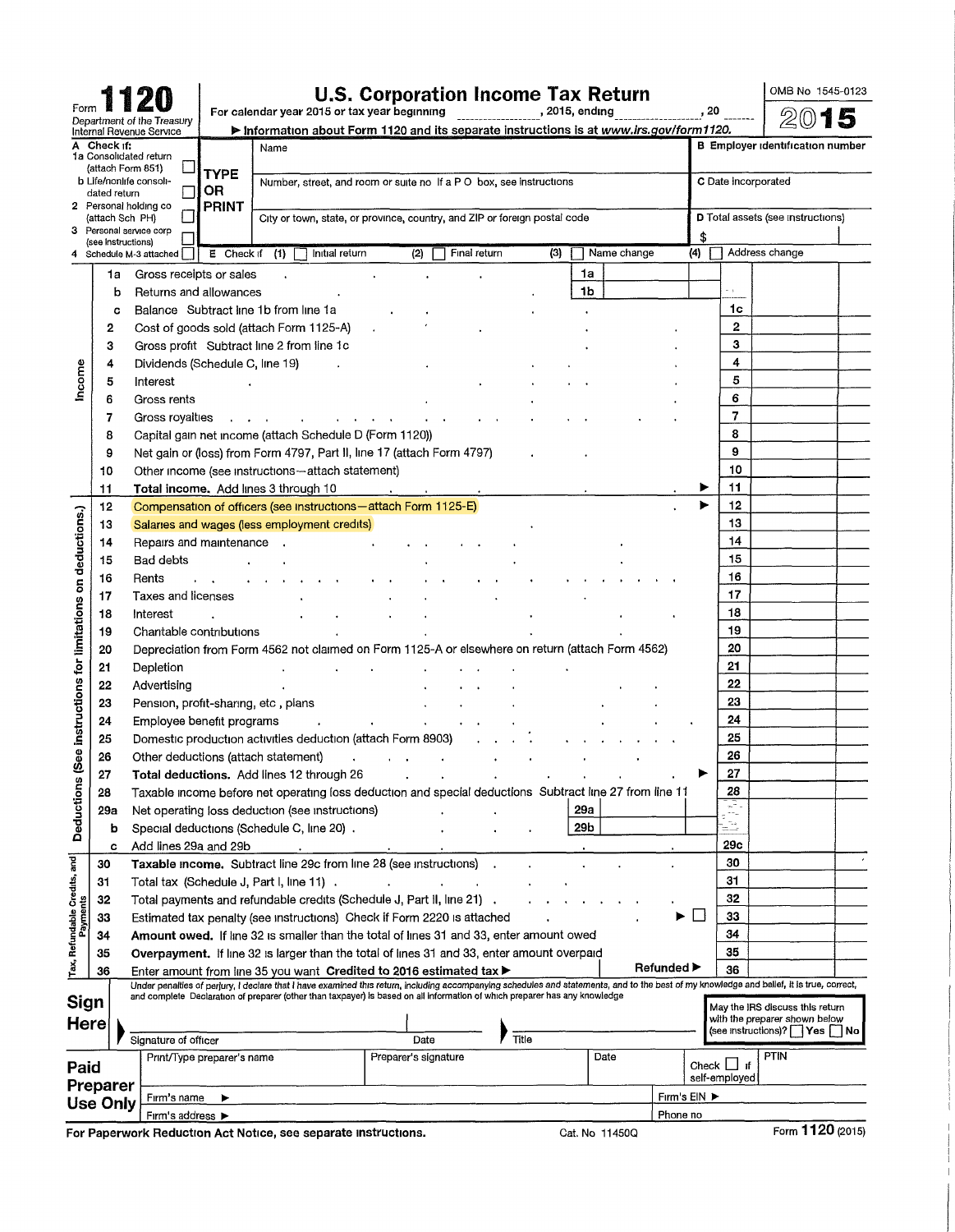|  | <b><sub>orn</sub> 1120S</b> |  |
|--|-----------------------------|--|
|  |                             |  |

 $\frac{1}{3}$ 

Form 1120S U.S. Income Tax Return for an S Corporation<br>
Form 1120S PDo not file this form unless the corporation has filed or is<br>
Department of the Treasury<br>
Department of the Treasury ▶ Go to *www.irs.gov/Form1120S* for instructions and the latest information.

|                                    |          | Internal Revenue Service                                     |              |                                                           |                                                                                                                                                                                                                                                                                                                         |                                                             |                 |                             |                        |                   |                          |                     |                                                   |           |
|------------------------------------|----------|--------------------------------------------------------------|--------------|-----------------------------------------------------------|-------------------------------------------------------------------------------------------------------------------------------------------------------------------------------------------------------------------------------------------------------------------------------------------------------------------------|-------------------------------------------------------------|-----------------|-----------------------------|------------------------|-------------------|--------------------------|---------------------|---------------------------------------------------|-----------|
|                                    |          | For calendar year 2017 or tax year beginning                 |              |                                                           |                                                                                                                                                                                                                                                                                                                         |                                                             |                 | 2017, ending                |                        |                   |                          |                     | 20                                                |           |
|                                    |          | A S election effective date                                  |              | Name                                                      |                                                                                                                                                                                                                                                                                                                         |                                                             |                 |                             |                        |                   |                          |                     | D Employer identification number                  |           |
|                                    |          |                                                              | <b>TYPE</b>  |                                                           |                                                                                                                                                                                                                                                                                                                         |                                                             |                 |                             |                        |                   |                          |                     |                                                   |           |
|                                    |          | <b>B</b> Business activity code<br>number (see instructions) | OR           |                                                           | Number, street, and room or suite no If a PO box, see instructions                                                                                                                                                                                                                                                      |                                                             |                 |                             |                        |                   | E Date incorporated      |                     |                                                   |           |
|                                    |          |                                                              | <b>PRINT</b> |                                                           |                                                                                                                                                                                                                                                                                                                         |                                                             |                 |                             |                        |                   |                          |                     |                                                   |           |
|                                    |          |                                                              |              |                                                           | City or town, state or province, country, and ZIP or foreign postal code                                                                                                                                                                                                                                                |                                                             |                 |                             |                        |                   |                          |                     | F Total assets (see instructions)                 |           |
| С                                  |          | Check if Sch M-3 attached                                    |              |                                                           |                                                                                                                                                                                                                                                                                                                         |                                                             |                 |                             |                        |                   |                          |                     |                                                   |           |
| G                                  |          |                                                              |              |                                                           | Is the corporation electing to be an S corporation beginning with this tax year? $\Box$ Yes $\Box$ No                                                                                                                                                                                                                   |                                                             |                 |                             |                        |                   |                          |                     | If "Yes," attach Form 2553 if not already filed   |           |
| н                                  |          | Check if $(1)$ $\Box$ Final return (2) $\Box$ Name change    |              |                                                           | $(3)$ $\Box$ Address change                                                                                                                                                                                                                                                                                             |                                                             |                 | $(4)$ $\Box$ Amended return |                        |                   |                          |                     | $(5)$ $\Box$ S election termination or revocation |           |
|                                    |          |                                                              |              |                                                           | Enter the number of shareholders who were shareholders during any part of the tax year                                                                                                                                                                                                                                  |                                                             |                 |                             | <b>Service Control</b> |                   |                          |                     |                                                   |           |
|                                    |          |                                                              |              |                                                           | Caution: Include only trade or business income and expenses on lines 1a through 21 See the instructions for more information                                                                                                                                                                                            |                                                             |                 |                             |                        |                   |                          |                     |                                                   |           |
|                                    | 1a i     | Gross receipts or sales.                                     |              |                                                           |                                                                                                                                                                                                                                                                                                                         | $\mathbf{r} = \mathbf{r} + \mathbf{r}$ , where $\mathbf{r}$ | 1a              |                             |                        |                   |                          |                     |                                                   |           |
|                                    | b        | Returns and allowances                                       |              | $\sim$                                                    |                                                                                                                                                                                                                                                                                                                         |                                                             | 1 <sub>b</sub>  |                             |                        |                   | $\overline{\phantom{a}}$ |                     |                                                   |           |
|                                    | c        |                                                              |              | Balance Subtract line 1b from line 1a                     |                                                                                                                                                                                                                                                                                                                         |                                                             |                 |                             |                        |                   | 1c                       |                     |                                                   |           |
| Income                             | 2        |                                                              |              | Cost of goods sold (attach Form 1125-A).                  |                                                                                                                                                                                                                                                                                                                         |                                                             |                 |                             |                        |                   | 2                        |                     |                                                   |           |
|                                    | з        |                                                              |              | Gross profit. Subtract line 2 from line 1c                |                                                                                                                                                                                                                                                                                                                         |                                                             |                 |                             |                        |                   | 3                        |                     |                                                   |           |
|                                    | 4        |                                                              |              |                                                           | Net gain (loss) from Form 4797, line 17 (attach Form 4797)                                                                                                                                                                                                                                                              |                                                             |                 |                             |                        |                   | 4                        |                     |                                                   |           |
|                                    | 5        |                                                              |              | Other income (loss) (see instructions - attach statement) |                                                                                                                                                                                                                                                                                                                         | $\mathbf{z} = \mathbf{z}$                                   |                 |                             |                        |                   | 5                        |                     |                                                   |           |
|                                    | 6        |                                                              |              | Total income (loss). Add lines 3 through 5                | $\mathcal{L}^{\text{max}}$ and $\mathcal{L}^{\text{max}}$                                                                                                                                                                                                                                                               | $\alpha = 1$ .                                              |                 |                             |                        |                   | 6                        |                     |                                                   |           |
|                                    | 7        |                                                              |              |                                                           | Compensation of officers (see instructions-attach Form 1125-E)                                                                                                                                                                                                                                                          |                                                             |                 |                             |                        |                   | $\overline{7}$           |                     |                                                   |           |
|                                    | 8        |                                                              |              | Salaries and wages (less employment credits)              | $\sim$                                                                                                                                                                                                                                                                                                                  |                                                             |                 |                             |                        |                   | 8                        |                     |                                                   |           |
|                                    | 9        | Repairs and maintenance                                      |              |                                                           |                                                                                                                                                                                                                                                                                                                         |                                                             |                 |                             |                        |                   | 9                        |                     |                                                   |           |
|                                    | 10       | <b>Bad debts</b>                                             |              |                                                           |                                                                                                                                                                                                                                                                                                                         |                                                             |                 |                             |                        |                   | 10                       |                     |                                                   |           |
|                                    | 11       | Rents<br>$\ddot{\phantom{a}}$                                |              |                                                           |                                                                                                                                                                                                                                                                                                                         |                                                             |                 |                             |                        |                   | 11                       |                     |                                                   |           |
|                                    | 12       | Taxes and licenses                                           |              |                                                           |                                                                                                                                                                                                                                                                                                                         |                                                             |                 |                             |                        |                   | 12                       |                     |                                                   |           |
|                                    | 13       | Interest                                                     |              |                                                           |                                                                                                                                                                                                                                                                                                                         |                                                             |                 |                             |                        |                   | 13                       |                     |                                                   |           |
|                                    | 14       |                                                              |              |                                                           | Depreciation not claimed on Form 1125-A or elsewhere on return (attach Form 4562)                                                                                                                                                                                                                                       |                                                             |                 |                             |                        |                   | 14                       |                     |                                                   |           |
| (see instructions for limitations) |          |                                                              |              |                                                           |                                                                                                                                                                                                                                                                                                                         |                                                             |                 |                             |                        |                   | 15                       |                     |                                                   |           |
|                                    | 15       |                                                              |              | Depletion (Do not deduct oil and gas depletion.)          |                                                                                                                                                                                                                                                                                                                         |                                                             |                 |                             |                        |                   | 16                       |                     |                                                   |           |
|                                    | 16       | Advertising                                                  |              |                                                           |                                                                                                                                                                                                                                                                                                                         |                                                             |                 |                             |                        |                   | 17                       |                     |                                                   |           |
|                                    | 17       | Pension, profit-sharing, etc, plans                          |              |                                                           |                                                                                                                                                                                                                                                                                                                         |                                                             |                 |                             |                        |                   |                          |                     |                                                   |           |
| <b>Deductions</b>                  | 18       | Employee benefit programs .                                  |              |                                                           |                                                                                                                                                                                                                                                                                                                         |                                                             |                 |                             |                        |                   | 18                       |                     |                                                   |           |
|                                    | 19       | Other deductions (attach statement)                          |              |                                                           |                                                                                                                                                                                                                                                                                                                         |                                                             |                 |                             |                        |                   | 19                       |                     |                                                   |           |
|                                    | 20       |                                                              |              | Total deductions. Add lines 7 through 19                  | $\mathbf{r} = \mathbf{r} + \mathbf{r}$                                                                                                                                                                                                                                                                                  |                                                             |                 |                             |                        |                   | 20                       |                     |                                                   |           |
|                                    | 21       |                                                              |              |                                                           | Ordinary business income (loss). Subtract line 20 from line 6                                                                                                                                                                                                                                                           |                                                             |                 |                             |                        |                   | 21                       |                     |                                                   |           |
|                                    | 22a      |                                                              |              |                                                           | Excess net passive income or LIFO recapture tax (see instructions)                                                                                                                                                                                                                                                      |                                                             | 22a             |                             |                        |                   |                          |                     |                                                   |           |
|                                    | b        | Tax from Schedule D (Form 1120S)                             |              |                                                           |                                                                                                                                                                                                                                                                                                                         |                                                             | 22 <sub>b</sub> |                             |                        |                   |                          |                     |                                                   |           |
|                                    | c        |                                                              |              |                                                           | Add lines 22a and 22b (see instructions for additional taxes)                                                                                                                                                                                                                                                           |                                                             |                 |                             |                        |                   | 22c                      |                     |                                                   |           |
| ments                              |          |                                                              |              |                                                           | 23a 2017 estimated tax payments and 2016 overpayment credited to 2017                                                                                                                                                                                                                                                   |                                                             | 23a             |                             |                        |                   |                          |                     |                                                   |           |
|                                    | b        | Tax deposited with Form 7004                                 |              |                                                           |                                                                                                                                                                                                                                                                                                                         |                                                             | 23 <sub>b</sub> |                             |                        |                   |                          |                     |                                                   |           |
| Tax and Pay                        | C        |                                                              |              | Credit for federal tax paid on fuels (attach Form 4136).  |                                                                                                                                                                                                                                                                                                                         |                                                             | 23 <sub>c</sub> |                             |                        |                   |                          |                     |                                                   |           |
|                                    | d        | Add lines 23a through 23c                                    |              |                                                           |                                                                                                                                                                                                                                                                                                                         |                                                             |                 |                             |                        |                   | 23d                      |                     |                                                   |           |
|                                    | 24       |                                                              |              |                                                           | Estimated tax penalty (see instructions) Check if Form 2220 is attached                                                                                                                                                                                                                                                 |                                                             |                 |                             |                        | $\vert \ \ \vert$ | 24                       |                     |                                                   |           |
|                                    | 25       |                                                              |              |                                                           | Amount owed. If line 23d is smaller than the total of lines 22c and 24, enter amount owed                                                                                                                                                                                                                               |                                                             |                 |                             |                        |                   | 25                       |                     |                                                   |           |
|                                    | 26       |                                                              |              |                                                           | Overpayment. If line 23d is larger than the total of lines 22c and 24, enter amount overpaid                                                                                                                                                                                                                            |                                                             |                 |                             |                        |                   | 26                       |                     |                                                   |           |
|                                    | 27       |                                                              |              |                                                           | Enter amount from line 26 Credited to 2018 estimated tax >                                                                                                                                                                                                                                                              |                                                             |                 |                             | <b>Refunded</b> ▶      |                   | 27                       |                     |                                                   |           |
|                                    |          |                                                              |              |                                                           | Under penalties of perjury, I declare that I have examined this return, including accompanying schedules and statements, and to the best of my knowledge and belief, it is true,<br>correct, and complete Declaration of preparer (other than taxpayer) is based on all information of which preparer has any knowledge |                                                             |                 |                             |                        |                   |                          |                     |                                                   |           |
|                                    |          |                                                              |              |                                                           |                                                                                                                                                                                                                                                                                                                         |                                                             |                 |                             |                        |                   |                          |                     | May the IRS discuss this return                   |           |
| Sign                               |          |                                                              |              |                                                           |                                                                                                                                                                                                                                                                                                                         |                                                             |                 |                             |                        |                   |                          | (see instructions)? | with the preparer shown below                     |           |
| <b>Here</b>                        |          | Signature of officer                                         |              |                                                           | Date                                                                                                                                                                                                                                                                                                                    | Title                                                       |                 |                             |                        |                   |                          |                     |                                                   | lYes ∐ No |
| Paid                               |          | Print/Type preparer's name                                   |              |                                                           | Preparer's signature                                                                                                                                                                                                                                                                                                    |                                                             |                 | Date                        |                        |                   | Check $\Box$ if          |                     | <b>PTIN</b>                                       |           |
|                                    | Preparer |                                                              |              |                                                           |                                                                                                                                                                                                                                                                                                                         |                                                             |                 |                             |                        |                   | self-employed            |                     |                                                   |           |
|                                    | Use Only | Firm's name                                                  |              |                                                           |                                                                                                                                                                                                                                                                                                                         |                                                             |                 |                             |                        |                   | Firm's $EIN$             |                     |                                                   |           |
|                                    |          | Firm's address >                                             |              |                                                           |                                                                                                                                                                                                                                                                                                                         |                                                             |                 |                             |                        |                   | Phone no                 |                     |                                                   |           |
|                                    |          |                                                              |              |                                                           |                                                                                                                                                                                                                                                                                                                         |                                                             |                 |                             |                        |                   |                          |                     |                                                   |           |

**For Paperwork Reduction Act Notice, see separate instructions.** Cat No 11510H Form 1120S (2017)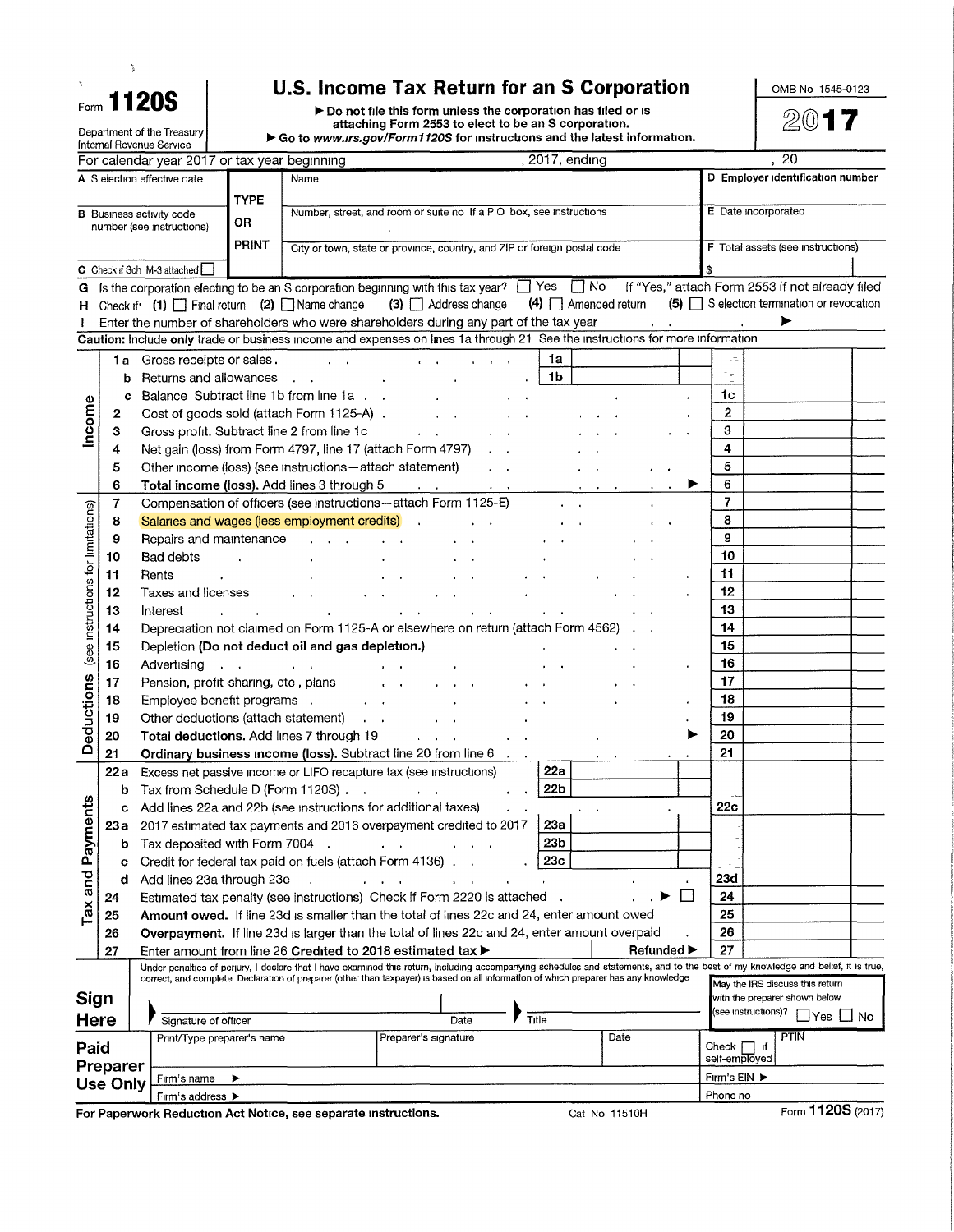|         | Form 1120S (2017)                                                                |                                                                                                                                                                                                                                                                                                                                                                                                                                                                                      |                                                             |                                                                                                                 |                                                                                                                        |     | Page 2 |
|---------|----------------------------------------------------------------------------------|--------------------------------------------------------------------------------------------------------------------------------------------------------------------------------------------------------------------------------------------------------------------------------------------------------------------------------------------------------------------------------------------------------------------------------------------------------------------------------------|-------------------------------------------------------------|-----------------------------------------------------------------------------------------------------------------|------------------------------------------------------------------------------------------------------------------------|-----|--------|
|         | Schedule B                                                                       | Other Information (see instructions)                                                                                                                                                                                                                                                                                                                                                                                                                                                 |                                                             |                                                                                                                 |                                                                                                                        |     |        |
| 1       | Check accounting method.                                                         | $\Box$ Cash<br>$\mathbf{a}$<br>c.                                                                                                                                                                                                                                                                                                                                                                                                                                                    | $b$ $\Box$ Accrual                                          |                                                                                                                 |                                                                                                                        | Yes | No     |
| 2       | See the instructions and enter the.<br>a Business activity $\blacktriangleright$ |                                                                                                                                                                                                                                                                                                                                                                                                                                                                                      | <b>b</b> Product or service $\blacktriangleright$           |                                                                                                                 |                                                                                                                        |     |        |
| з       |                                                                                  | At any time during the tax year, was any shareholder of the corporation a disregarded entity, a trust, an estate, or a<br>nominee or similar person? If "Yes," attach Schedule B-1, Information on Certain Shareholders of an S Corporation                                                                                                                                                                                                                                          |                                                             |                                                                                                                 |                                                                                                                        |     |        |
| 4       | At the end of the tax year, did the corporation.                                 |                                                                                                                                                                                                                                                                                                                                                                                                                                                                                      |                                                             |                                                                                                                 |                                                                                                                        |     |        |
| а       |                                                                                  | Own directly 20% or more, or own, directly or indirectly, 50% or more of the total stock issued and outstanding of any<br>foreign or domestic corporation? For rules of constructive ownership, see instructions If "Yes," complete (i) through (v)                                                                                                                                                                                                                                  |                                                             |                                                                                                                 |                                                                                                                        |     |        |
|         | (i) Name of Corporation                                                          | (ii) Employer Identification Number<br>(if any)                                                                                                                                                                                                                                                                                                                                                                                                                                      | (III) Country of<br>Incorporation                           | (iv) Percentage of Stock<br>Owned                                                                               | (v) If Percentage in (iv) is 100%, Enter the<br>Date (if any) a Qualified Subchapter S<br>Subsidiary Election Was Made |     |        |
|         |                                                                                  |                                                                                                                                                                                                                                                                                                                                                                                                                                                                                      |                                                             |                                                                                                                 |                                                                                                                        |     |        |
| b       |                                                                                  | Own directly an interest of 20% or more, or own, directly or indirectly, an interest of 50% or more in the profit, loss, or<br>capital in any foreign or domestic partnership (including an entity treated as a partnership) or in the beneficial interest of a<br>trust? For rules of constructive ownership, see instructions. If "Yes," complete (i) through (v) below                                                                                                            |                                                             |                                                                                                                 |                                                                                                                        |     |        |
|         | (i) Name of Entity                                                               | (ii) Employer Identification Number<br>(if any)                                                                                                                                                                                                                                                                                                                                                                                                                                      | (III) Type of Entity                                        | (iv) Country of<br>Organization                                                                                 | (v) Maximum Percentage Owned in Profit,<br>Loss, or Capital                                                            |     |        |
|         |                                                                                  |                                                                                                                                                                                                                                                                                                                                                                                                                                                                                      |                                                             |                                                                                                                 |                                                                                                                        |     |        |
|         |                                                                                  |                                                                                                                                                                                                                                                                                                                                                                                                                                                                                      |                                                             |                                                                                                                 |                                                                                                                        |     |        |
|         |                                                                                  |                                                                                                                                                                                                                                                                                                                                                                                                                                                                                      |                                                             |                                                                                                                 |                                                                                                                        |     |        |
|         |                                                                                  | 5 a At the end of the tax year, did the corporation have any outstanding shares of restricted stock?                                                                                                                                                                                                                                                                                                                                                                                 |                                                             |                                                                                                                 | $\mathbf{r} = \mathbf{r}$                                                                                              |     |        |
|         | If "Yes," complete lines (i) and (ii) below                                      |                                                                                                                                                                                                                                                                                                                                                                                                                                                                                      |                                                             |                                                                                                                 |                                                                                                                        |     |        |
|         | (i)<br>Total shares of restricted stock                                          |                                                                                                                                                                                                                                                                                                                                                                                                                                                                                      |                                                             |                                                                                                                 |                                                                                                                        |     |        |
| b       | (ii)<br>Total shares of non-restricted stock                                     | $\mathbf{r}$<br>At the end of the tax year, did the corporation have any outstanding stock options, warrants, or similar instruments?                                                                                                                                                                                                                                                                                                                                                | $\mathbf{r} = \mathbf{r} + \mathbf{r}$ , where $\mathbf{r}$ |                                                                                                                 |                                                                                                                        |     |        |
|         | If "Yes," complete lines (i) and (ii) below.                                     |                                                                                                                                                                                                                                                                                                                                                                                                                                                                                      |                                                             |                                                                                                                 |                                                                                                                        |     |        |
|         | $\left( 0 \right)$                                                               | Total shares of stock outstanding at the end of the tax year $\blacktriangleright$                                                                                                                                                                                                                                                                                                                                                                                                   |                                                             |                                                                                                                 |                                                                                                                        |     |        |
|         | (ii)                                                                             |                                                                                                                                                                                                                                                                                                                                                                                                                                                                                      |                                                             |                                                                                                                 |                                                                                                                        |     |        |
| 6       | information on any reportable transaction?                                       | Has this corporation filed, or is it required to file, Form 8918, Material Advisor Disclosure Statement, to provide                                                                                                                                                                                                                                                                                                                                                                  |                                                             | the contract of the contract of the contract of the contract of the contract of the contract of the contract of |                                                                                                                        |     |        |
| 7       |                                                                                  | Check this box if the corporation issued publicly offered debt instruments with original issue discount                                                                                                                                                                                                                                                                                                                                                                              |                                                             |                                                                                                                 |                                                                                                                        |     |        |
|         | Instruments.                                                                     | If checked, the corporation may have to file Form 8281, Information Return for Publicly Offered Original Issue Discount                                                                                                                                                                                                                                                                                                                                                              |                                                             |                                                                                                                 |                                                                                                                        |     |        |
| 8       | instructions)                                                                    | If the corporation, (a) was a C corporation before it elected to be an S corporation or the corporation acquired an<br>asset with a basis determined by reference to the basis of the asset (or the basis of any other property) in<br>the hands of a C corporation and (b) has net unrealized built-in gain in excess of the net recognized built-in gain<br>from prior years, enter the net unrealized built-in gain reduced by net recognized built-in gain from prior years (see |                                                             |                                                                                                                 |                                                                                                                        |     |        |
| 9<br>10 |                                                                                  | Enter the accumulated earnings and profits of the corporation at the end of the tax year<br>Does the corporation satisfy both of the following conditions?                                                                                                                                                                                                                                                                                                                           |                                                             |                                                                                                                 |                                                                                                                        |     |        |
| a       |                                                                                  | The corporation's total receipts (see instructions) for the tax year were less than \$250,000.                                                                                                                                                                                                                                                                                                                                                                                       |                                                             |                                                                                                                 |                                                                                                                        |     |        |
| b       |                                                                                  | The corporation's total assets at the end of the tax year were less than \$250,000<br>If "Yes," the corporation is not required to complete Schedules L and M-1                                                                                                                                                                                                                                                                                                                      |                                                             |                                                                                                                 |                                                                                                                        | Æ   |        |
| 11      |                                                                                  | During the tax year, did the corporation have any non-shareholder debt that was canceled, was forgiven, or had the<br>terms modified so as to reduce the principal amount of the debt?<br>If "Yes," enter the amount of principal reduction \$                                                                                                                                                                                                                                       |                                                             |                                                                                                                 |                                                                                                                        |     |        |
| 12      |                                                                                  | During the tax year, was a qualified subchapter S subsidiary election terminated or revoked? If "Yes," see instructions .                                                                                                                                                                                                                                                                                                                                                            |                                                             |                                                                                                                 |                                                                                                                        |     |        |
| 13а     |                                                                                  | Did the corporation make any payments in 2017 that would require it to file Form(s) 1099?                                                                                                                                                                                                                                                                                                                                                                                            |                                                             |                                                                                                                 |                                                                                                                        |     |        |
| b       |                                                                                  | If "Yes," did the corporation file or will it file required Forms 1099?                                                                                                                                                                                                                                                                                                                                                                                                              | $\sim$                                                      |                                                                                                                 |                                                                                                                        |     |        |
|         |                                                                                  |                                                                                                                                                                                                                                                                                                                                                                                                                                                                                      |                                                             |                                                                                                                 | Form 1120S (2017)                                                                                                      |     |        |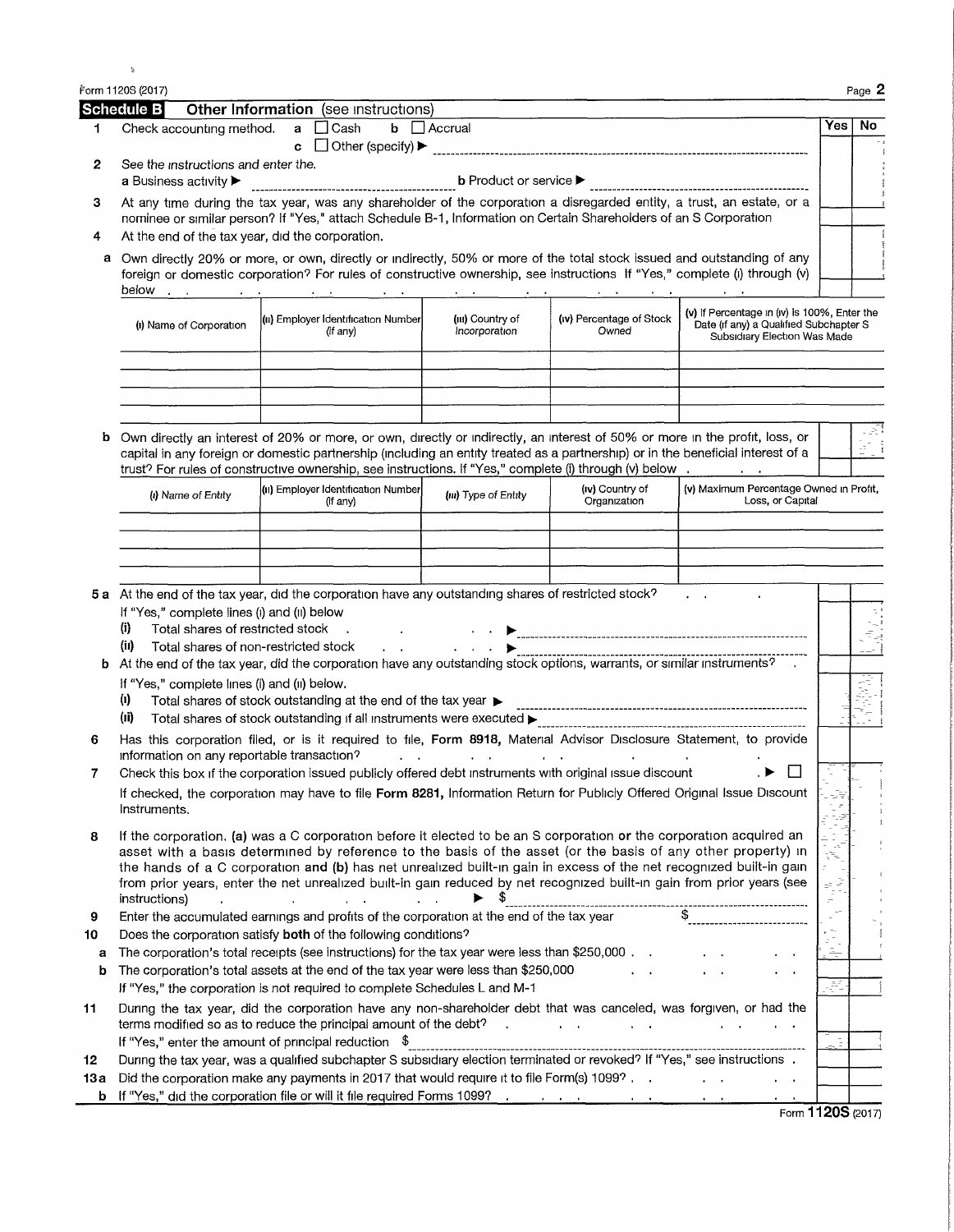| Form 1120S (2017)                         |                |                                                                                                                                                   |                 | Page 3              |
|-------------------------------------------|----------------|---------------------------------------------------------------------------------------------------------------------------------------------------|-----------------|---------------------|
| Schedule K                                |                | Shareholders' Pro Rata Share Items                                                                                                                |                 | <b>Total amount</b> |
|                                           | 1.             | Ordinary business income (loss) (page 1, line 21)                                                                                                 | $\mathbf{1}$    |                     |
|                                           | $\overline{2}$ | Net rental real estate income (loss) (attach Form 8825)                                                                                           | $\mathbf{2}$    |                     |
|                                           | За             | Other gross rental income (loss)<br>За<br>and a state of the state                                                                                |                 |                     |
|                                           | b              | 3b<br>Expenses from other rental activities (attach statement)<br>$\mathcal{L}^{\text{max}}$                                                      |                 |                     |
|                                           | C              | Other net rental income (loss). Subtract line 3b from line 3a                                                                                     | 3 <sub>c</sub>  |                     |
|                                           | 4              | Interest income<br>$\sim$                                                                                                                         | 4               |                     |
|                                           | 5              | Dividends. a Ordinary dividends                                                                                                                   | 5a              |                     |
| Income (Loss)                             |                | 5b<br><b>b</b> Qualified dividends                                                                                                                |                 |                     |
|                                           | 6              | Royalties                                                                                                                                         | 6               |                     |
|                                           | 7              | Net short-term capital gain (loss) (attach Schedule D (Form 1120S))                                                                               | $\overline{7}$  |                     |
|                                           |                | Net long-term capital gain (loss) (attach Schedule D (Form 1120S))                                                                                | 8a              |                     |
|                                           | 8а             |                                                                                                                                                   |                 |                     |
|                                           | b              | Collectibles (28%) gain (loss).<br>and the contract of the contract of<br>8b<br><b>Contract Contract</b><br>8c                                    |                 |                     |
|                                           | c              | Unrecaptured section 1250 gain (attach statement)                                                                                                 |                 |                     |
|                                           | 9              | Net section 1231 gain (loss) (attach Form 4797)<br>$\mathbf{r} = \mathbf{r} \times \mathbf{r}$ .                                                  | 9               |                     |
|                                           | 10             | Other income (loss) (see instructions) Type ▶                                                                                                     | 10              |                     |
|                                           | 11             | Section 179 deduction (attach Form 4562)<br><b>Contract Contract</b>                                                                              | 11              |                     |
| Deductions                                | 12a            | Charitable contributions<br>$\sim 10^{11}$ km $^{-1}$<br>and the control of the con-<br>$\mathbf{r} = \mathbf{r} + \mathbf{r}$ . The $\mathbf{r}$ | 12a             |                     |
|                                           | b              | Investment interest expense<br>$\mathbf{r} = \mathbf{r}$<br>$\mathbf{r} = \mathbf{r} \mathbf{r}$ , where $\mathbf{r} = \mathbf{r}$                | 12 <sub>b</sub> |                     |
|                                           | C              | (2) Amount ▶                                                                                                                                      | 12c(2)          |                     |
|                                           | d              | Other deductions (see instructions)<br>$.$ Type $\blacktriangleright$                                                                             | 12d             |                     |
|                                           | 1За            | Low-income housing credit (section 42(j)(5))<br>$\alpha = 1$ .                                                                                    | 13a             |                     |
|                                           | b              | Low-income housing credit (other)<br>$\sim 100$<br>$\mathbf{r} = \mathbf{r}$                                                                      | 13 <sub>b</sub> |                     |
|                                           | c              | Qualified rehabilitation expenditures (rental real estate) (attach Form 3468, if applicable)                                                      | 13 <sub>c</sub> |                     |
| Credits                                   | d              | Other rental real estate credits (see instructions) Type ▶                                                                                        | 13d             |                     |
|                                           | е              | Other rental credits (see instructions) .                                                                                                         | 13e             |                     |
|                                           | f              | Biofuel producer credit (attach Form 6478)<br><b>All Angels</b><br>and the contract of the con-                                                   | 13f             |                     |
|                                           | g              | Other credits (see instructions) Type ▶                                                                                                           | 13g             |                     |
|                                           | 14a            |                                                                                                                                                   |                 |                     |
|                                           | b              | Gross income from all sources<br><b>All Angeles</b>                                                                                               | 14b             |                     |
|                                           | c              | Gross income sourced at shareholder level<br>$\mathbf{r} = \mathbf{r}$                                                                            | 14с             |                     |
|                                           |                | Foreign gross income sourced at corporate level                                                                                                   |                 |                     |
|                                           | d              | Passive category<br>$\mathbf{r}=\mathbf{r}$                                                                                                       | 14d             |                     |
|                                           | е              | General category<br>$\mathbf{a} = \mathbf{a} + \mathbf{a}$ , where<br>$\mathbf{z} = \mathbf{z} + \mathbf{z}$ .                                    | 14e             |                     |
| Transactions                              | f              | Other (attach statement)<br>$\mathbf{r} = \mathbf{r}$<br>$\bullet$ .<br><br><br><br><br><br><br><br><br><br><br><br><br>                          | 14f             |                     |
|                                           |                | Deductions allocated and apportioned at shareholder level                                                                                         |                 |                     |
|                                           | g              | Interest expense                                                                                                                                  | 14g             |                     |
|                                           | h              | Other                                                                                                                                             | 14h             |                     |
| Foreign                                   |                | Deductions allocated and apportioned at corporate level to foreign source income                                                                  |                 |                     |
|                                           | 1              | Passive category                                                                                                                                  | 14i             |                     |
|                                           | J              | General category                                                                                                                                  | 14 <sub>j</sub> |                     |
|                                           | k              | Other (attach statement)                                                                                                                          | 14k             |                     |
|                                           |                | Other information                                                                                                                                 |                 |                     |
|                                           | I              | Total foreign taxes (check one) ▶ □ Paid<br>$\Box$ Accrued                                                                                        | 141             |                     |
|                                           | m              | Reduction in taxes available for credit (attach statement).                                                                                       | 14m             |                     |
|                                           | n              | Other foreign tax information (attach statement)                                                                                                  |                 | $\sim$ $\omega$     |
|                                           | 15а            | Post-1986 depreciation adjustment                                                                                                                 | 15a             |                     |
| Alternative<br>Minimum Tax<br>(AMT) Items | b              | Adjusted gain or loss                                                                                                                             | 15 <sub>b</sub> |                     |
|                                           | С              | Depletion (other than oil and gas)                                                                                                                | 15 <sub>c</sub> |                     |
|                                           | d              | Oil, gas, and geothermal properties-gross income.                                                                                                 | 15d             |                     |
|                                           | е              | Oil, gas, and geothermal properties-deductions                                                                                                    | 15e             |                     |
|                                           | f              | Other AMT items (attach statement)                                                                                                                | 15f             |                     |
|                                           | 16а            | Tax-exempt interest income                                                                                                                        | 16a             |                     |
|                                           | b              | Other tax-exempt income.                                                                                                                          | 16 <sub>b</sub> |                     |
| <b>Basis</b>                              | с              | Nondeductible expenses                                                                                                                            | 16c             |                     |
| Items Affecting<br>Shareholder            | d              | Distributions (attach statement if required) (see instructions)                                                                                   | 16d             |                     |
|                                           | е              |                                                                                                                                                   | 16e             |                     |
|                                           |                |                                                                                                                                                   |                 | ,,,,,               |

 $\sim$   $\mu$ 

Form **1120S** (2017)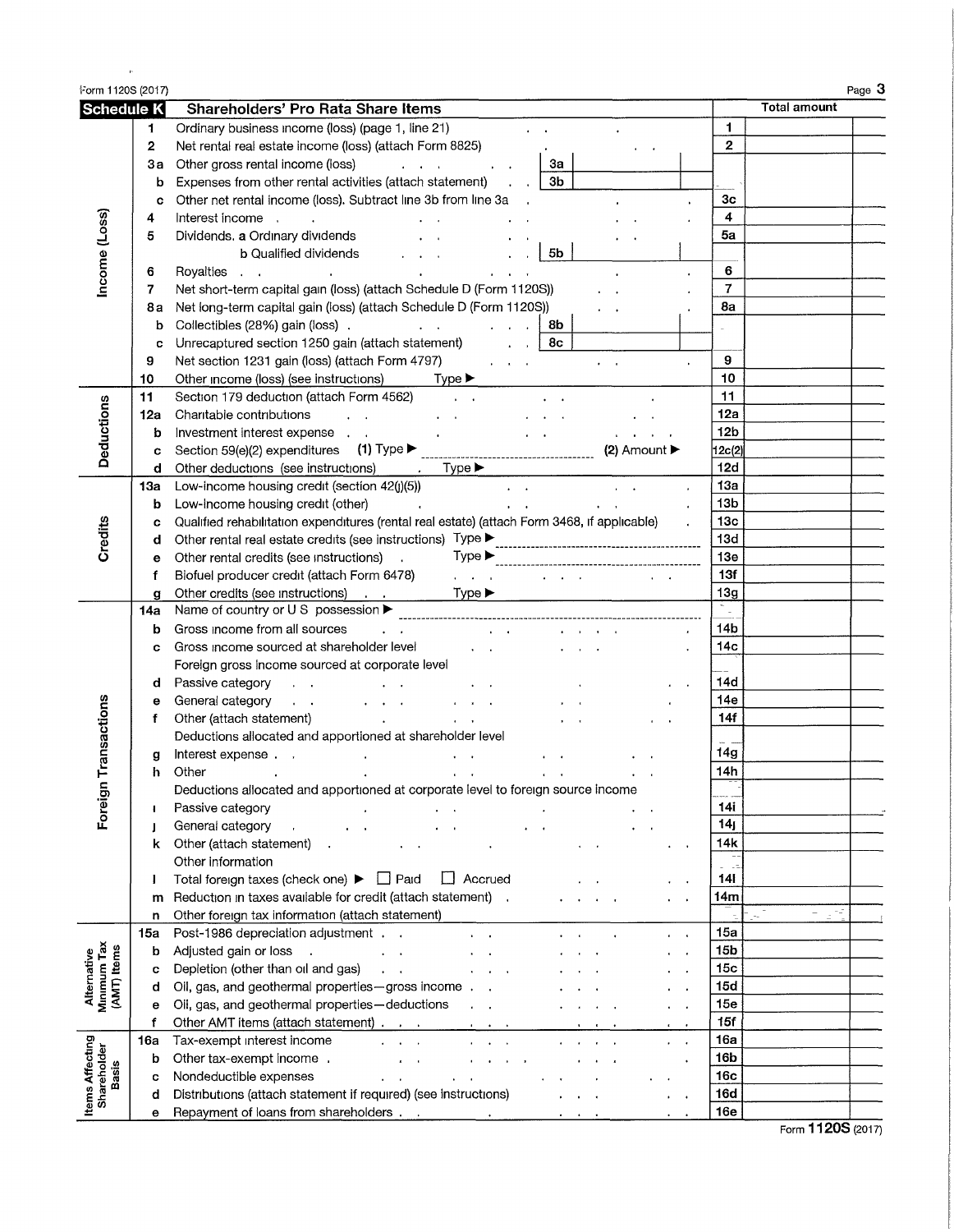|                                 | Form 1120S (2017)                                                                                                                                                                       |                   |                       |                     |     |                     | Page 4 |
|---------------------------------|-----------------------------------------------------------------------------------------------------------------------------------------------------------------------------------------|-------------------|-----------------------|---------------------|-----|---------------------|--------|
|                                 | <b>Schedule K</b><br>Shareholders' Pro Rata Share Items (continued)                                                                                                                     |                   |                       |                     |     | <b>Total amount</b> |        |
|                                 | 17a<br>Investment income                                                                                                                                                                |                   |                       |                     | 17a |                     |        |
| Other                           | b<br>Investment expenses                                                                                                                                                                |                   |                       |                     | 17b |                     |        |
|                                 | Dividend distributions paid from accumulated earnings and profits<br>c                                                                                                                  |                   |                       |                     | 17c |                     |        |
|                                 | Other items and amounts (attach statement)<br>đ                                                                                                                                         |                   |                       |                     |     |                     |        |
| ciliation Information<br>Recon- | Income/loss reconciliation. Combine the amounts on lines 1 through 10 in the far right<br>18<br>column From the result, subtract the sum of the amounts on lines 11 through 12d and 14! |                   |                       |                     | 18  | End of tax year     |        |
|                                 | Schedule L<br><b>Balance Sheets per Books</b>                                                                                                                                           |                   | Beginning of tax year |                     |     |                     |        |
|                                 | <b>Assets</b>                                                                                                                                                                           | (a)               | (b)                   | $\langle c \rangle$ |     | (d)                 |        |
| 1                               | Cash                                                                                                                                                                                    |                   |                       |                     |     |                     |        |
| 2a                              | Trade notes and accounts receivable                                                                                                                                                     |                   |                       |                     |     |                     |        |
| b                               | Less allowance for bad debts                                                                                                                                                            |                   |                       |                     |     |                     |        |
| 3                               | Inventories                                                                                                                                                                             |                   |                       |                     |     |                     |        |
| 4                               | U.S. government obligations                                                                                                                                                             |                   |                       |                     |     |                     |        |
| 5                               | Tax-exempt securities (see instructions)                                                                                                                                                |                   |                       |                     |     |                     |        |
| 6                               | Other current assets (attach statement)                                                                                                                                                 |                   |                       |                     |     |                     |        |
| 7                               | Loans to shareholders                                                                                                                                                                   |                   |                       |                     |     |                     |        |
| 8                               | Mortgage and real estate loans                                                                                                                                                          |                   |                       |                     |     |                     |        |
| 9                               | Other investments (attach statement)                                                                                                                                                    |                   |                       |                     |     |                     |        |
| 10a                             | Buildings and other depreciable assets                                                                                                                                                  |                   |                       |                     |     |                     |        |
| b                               | Less accumulated depreciation                                                                                                                                                           |                   |                       |                     |     |                     |        |
| 11a                             | Depletable assets                                                                                                                                                                       |                   |                       |                     |     |                     |        |
| b                               | Less accumulated depletion                                                                                                                                                              |                   |                       |                     |     |                     |        |
| 12                              | Land (net of any amortization)                                                                                                                                                          | $\mathbb{R}^{15}$ |                       |                     |     |                     |        |
| 13a                             | Intangible assets (amortizable only).                                                                                                                                                   |                   |                       |                     |     |                     |        |
| b                               | Less accumulated amortization                                                                                                                                                           |                   |                       |                     |     |                     |        |
| 14                              | Other assets (attach statement)                                                                                                                                                         |                   |                       |                     |     |                     |        |
| 15                              | Total assets<br>$\sim$ $\sim$                                                                                                                                                           |                   |                       |                     |     |                     |        |
|                                 | Liabilities and Shareholders' Equity                                                                                                                                                    |                   |                       |                     |     |                     |        |
| 16                              | Accounts payable                                                                                                                                                                        |                   |                       |                     |     |                     |        |
| 17                              | Mortgages, notes, bonds payable in less than 1 year                                                                                                                                     |                   |                       |                     |     |                     |        |
| 18                              | Other current liabilities (attach statement)                                                                                                                                            |                   |                       |                     |     |                     |        |
| 19                              | Loans from shareholders                                                                                                                                                                 |                   |                       |                     |     |                     |        |
| 20                              | Mortgages, notes, bonds payable in 1 year or more                                                                                                                                       |                   |                       |                     |     |                     |        |
| 21                              | Other liabilities (attach statement)                                                                                                                                                    |                   |                       |                     |     |                     |        |
| 22                              | Capital stock                                                                                                                                                                           |                   |                       |                     |     |                     |        |
| 23                              | Additional paid-in capital                                                                                                                                                              |                   |                       |                     |     |                     |        |
| 24                              | Retained earnings                                                                                                                                                                       |                   |                       |                     |     |                     |        |
| 25                              | Adjustments to shareholders' equity (attach statement)                                                                                                                                  |                   |                       |                     |     |                     |        |
| 26                              | Less cost of treasury stock                                                                                                                                                             |                   |                       |                     |     |                     |        |
| 27                              | Total liabilities and shareholders' equity                                                                                                                                              |                   |                       |                     |     |                     |        |

 $\langle \rangle$  as

Form **1120S(2017)**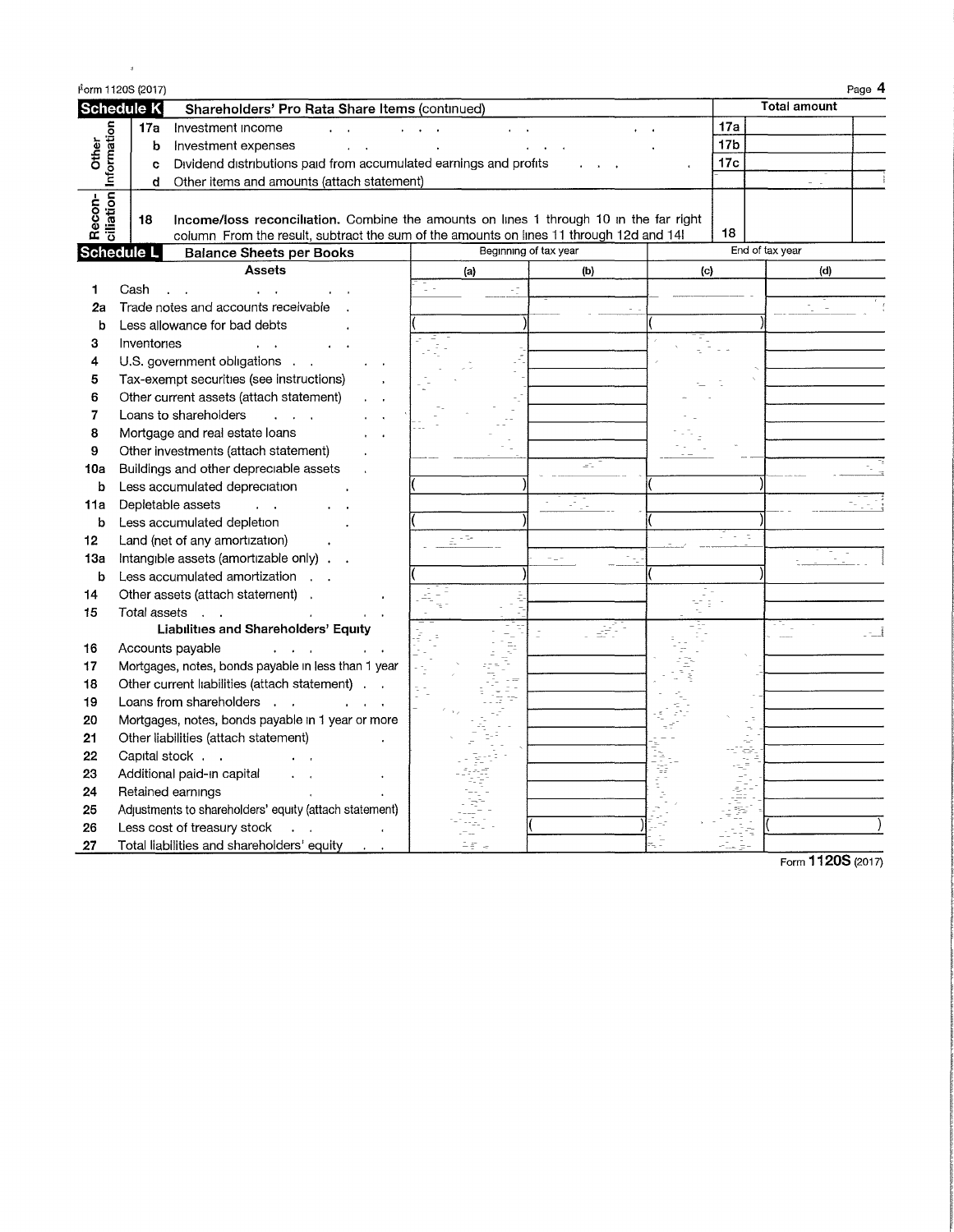|                                 | Form 1120S (2017)                                                                                                                                                                                                              |                                        |                                                                                                                                                                                                                                             | Page 5                                                             |
|---------------------------------|--------------------------------------------------------------------------------------------------------------------------------------------------------------------------------------------------------------------------------|----------------------------------------|---------------------------------------------------------------------------------------------------------------------------------------------------------------------------------------------------------------------------------------------|--------------------------------------------------------------------|
|                                 | <b>Schedule M-1</b><br>Reconciliation of Income (Loss) per Books With Income (Loss) per Return<br>Note: The corporation may be required to file Schedule M-3 (see instructions)                                                |                                        |                                                                                                                                                                                                                                             |                                                                    |
| 1<br>$\mathbf{2}$               | Net income (loss) per books<br>Income included on Schedule K, lines 1, 2, 3c, 4,<br>5a, 6, 7, 8a, 9, and 10, not recorded on books this                                                                                        |                                        | 5 Income recorded on books this year not included<br>on Schedule K, lines 1 through 10 (itemize)<br>a Tax-exempt interest \$                                                                                                                |                                                                    |
| з<br>а                          | Expenses recorded on books this year not<br>included on Schedule K, lines 1 through 12 and<br>14l (itemize)<br>Depreciation \$<br>Travel and entertainment \$<br>Add lines 1 through 3 Add lines 1 through 3                   | 6.<br>8                                | Deductions included on Schedule K.<br>lines 1 through 12 and 14, not charged<br>against book income this year (itemize)<br>---------------------------------<br>Add lines 5 and 6<br>Income (loss) (Schedule K, line 18) Line 4 less line 7 |                                                                    |
|                                 | Analysis of Accumulated Adjustments Account, Other Adjustments Account, and Shareholders'<br>Schedule M-2<br>Undistributed Taxable Income Previously Taxed (see instructions)                                                  |                                        |                                                                                                                                                                                                                                             |                                                                    |
|                                 |                                                                                                                                                                                                                                | (a) Accumulated<br>adjustments account | (b) Other adjustments<br>account                                                                                                                                                                                                            | (c) Shareholders' undistributed<br>taxable income previously taxed |
| 1<br>2<br>з<br>4<br>5<br>6<br>7 | Balance at beginning of tax year<br>Ordinary income from page 1, line 21 .<br>Other additions<br>Loss from page 1, line 21<br>Other reductions<br>Combine lines 1 through 5<br>Distributions other than dividend distributions |                                        | $\mathcal{L} \subset \mathcal{F}$                                                                                                                                                                                                           |                                                                    |
| 8                               | Balance at end of tax year. Subtract line 7 from line 6                                                                                                                                                                        |                                        |                                                                                                                                                                                                                                             | $\overline{11000}$                                                 |

Form **1120S** (2017)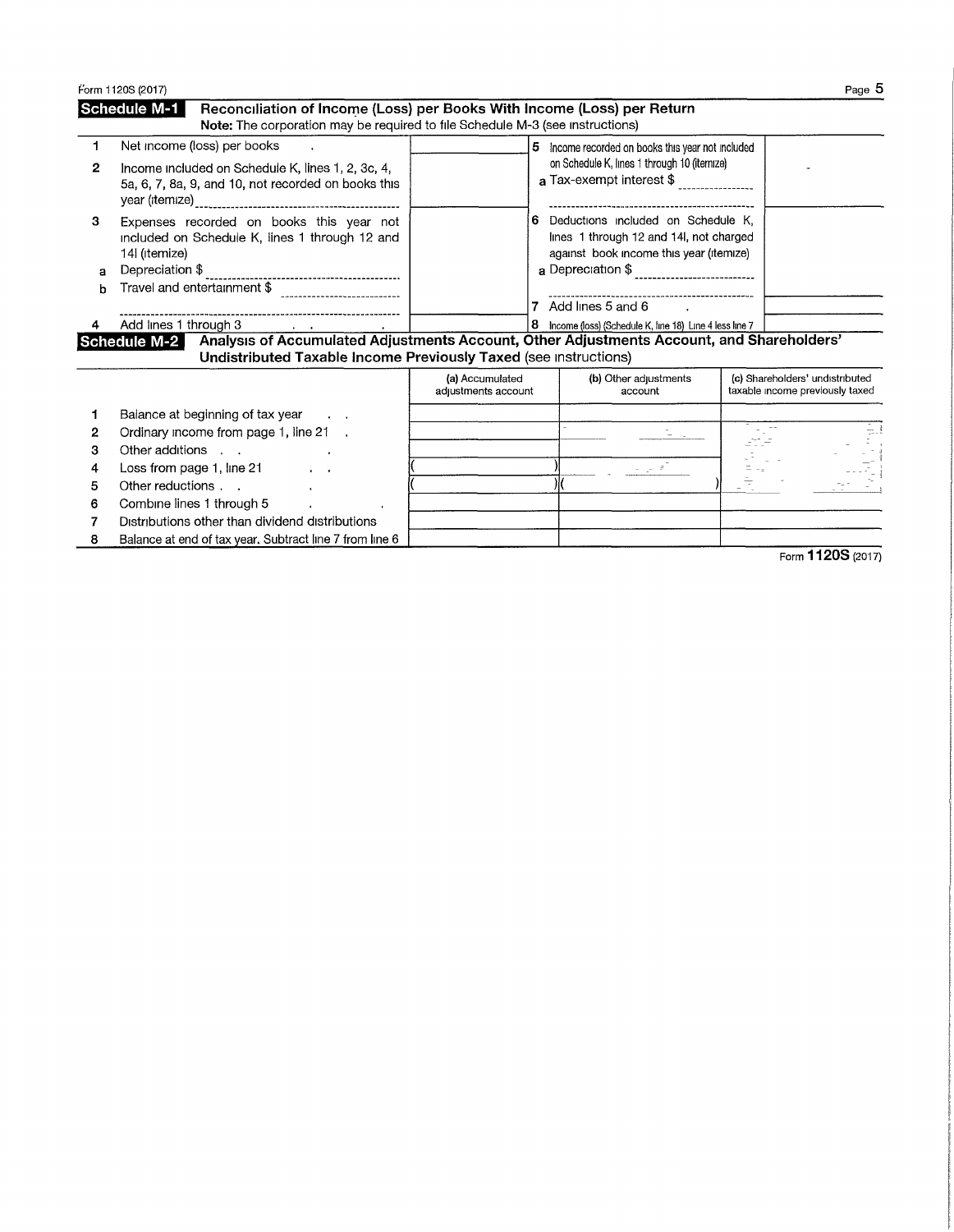| Internal Revenue Service   |
|----------------------------|
| Department of the Treasury |
| (Rev October 2016)         |
|                            |

# **Form 1125-A Cost of Goods Sold**

OMB No 1545-0123

|                                                                                 | ▶ Attach to Form 1120, 1120-C, 1120-F, 1120S, 1065, or 1065-B. |  |  |
|---------------------------------------------------------------------------------|----------------------------------------------------------------|--|--|
| Information about Form 1125-A and its instructions is at www.irs.gov/form1125a. |                                                                |  |  |

| Name |                                                                                                                                                                                                         |    |     | Employer identification number |  |
|------|---------------------------------------------------------------------------------------------------------------------------------------------------------------------------------------------------------|----|-----|--------------------------------|--|
|      | Inventory at beginning of year                                                                                                                                                                          |    |     |                                |  |
| 2    | Purchases.                                                                                                                                                                                              | 2  |     |                                |  |
| з    | Cost of labor                                                                                                                                                                                           | з  |     |                                |  |
| 4    | Additional section 263A costs (attach schedule)                                                                                                                                                         | 4  |     |                                |  |
| 5    | Other costs (attach schedule)                                                                                                                                                                           | 5  |     |                                |  |
| 6    | <b>Total.</b> Add lines 1 through 5                                                                                                                                                                     | 6  |     |                                |  |
|      | Inventory at end of year                                                                                                                                                                                |    |     |                                |  |
| 8    | Cost of goods sold. Subtract line 7 from line 6 Enter here and on Form 1120, page 1, line 2 or the<br>appropriate line of your tax return See instructions                                              |    |     |                                |  |
| 9а   | Check all methods used for valuing closing inventory.<br>$\omega$ $\Box$ Cost<br>$(n)$ Lower of cost or market<br>$(m)$ $\Box$ Other (Specify method used and attach explanation) $\blacktriangleright$ |    |     |                                |  |
| b    | Check if there was a writedown of subnormal goods                                                                                                                                                       |    |     |                                |  |
| c    | Check if the LIFO inventory method was adopted this tax year for any goods (if checked, attach Form 970)                                                                                                |    |     |                                |  |
| d    | If the LIFO inventory method was used for this tax year, enter amount of closing inventory computed<br>under LIFO                                                                                       | 9d |     |                                |  |
| е    | If property is produced or acquired for resale, do the rules of section 263A apply to the entity? See instructions                                                                                      |    | Yes | l I No                         |  |
|      | Was there any change in determining quantities, cost, or valuations between opening and closing inventory? If "Yes,"<br>attach explanation                                                              |    | Yes | No.<br>$\Box$                  |  |

Section references are to the Internal Revenue Code unless otherwise noted

# **General Instructions**

## **Purpose of Form**

Use Form 1125-A to calculate and deduct cost of goods sold for certain entities

## **Who Must File**

Filers of Form 1120, 1120-C, 1120-F, 1120S, 1065, or 1065-B, must complete and attach Form 1125-A if the applicable entity reports a deduction for cost of goods sold

#### **Inventories**

Generally, inventories are required at the beginning and end of each tax year if the production, purchase, or sale of merchandise is an income-producing factor See Regulations section 1 471-1. If inventories are required, you generally must use an accrual method of accounting for sales and purchases of inventory items

**Exception for certain taxpayers.** If you are a qualifying taxpayer or a qualifying small business taxpayer (defined below), you can adopt or change your accounting method to account for mventoriable items in the same manner as materials and supplies that are not incidental.

Under this accounting method, inventory costs for raw materials purchased for use in *producing* finished goods *and* merchandise purchased for resale are deductible in the year the finished goods or merchandise are sold (but not before the year you paid for the raw materials or merchandise, if you are also using the cash method).

If you account for mventoriable items in the same manner as materials and supplies that are not incidental, you can currently deduct expenditures for direct labor and all indirect costs that would otherwise be included in inventory costs See the instructions for lines 2 and 7

For additional guidance on this method of accounting, see Pub 538, Accounting Periods and Methods For guidance on adopting or changing to this method of accounting, see Form 3115, Application for Change in Accounting Method, and its instructions.

*Qualifying taxpayer.* A qualifying taxpayer is a taxpayer that, (a) for each prior tax year ending after December 16, 1998, has average annual gross receipts of \$1 million or less for the 3 prior tax years, and (b) its business is not a tax shelter (as defined in section 448(d)(3)). See Rev. Proc. 2001-10, 2001-2 I R.B. 272

*Qualifying small business taxpayer.* A qualifying small business taxpayer is a taxpayer that, (a) for each prior tax year

ending on or after December 31, 2000, has average annual gross receipts of \$10 million or less for the 3 prior tax years, (b) whose principal business activity is not an ineligible activity, and (c) whose business is not a tax shelter (as defined in section 448 (d)(3)) See Rev Proc 2002-28, 2002-18 I RB 815

**Uniform capitalization rules.** The uniform capitalization rules of section 263A generally require you to capitalize, or include in inventory, certain costs incurred in connection with the following

• The production of real property and tangible personal property held in inventory or held for sale in the ordinary course of business.

• Real property or personal property (tangible and intangible) acquired for resale

• The production of real property and tangible personal property by a corporation for use in its trade or business or in an activity engaged in for profit

See the discussion on *section* 263A uniform capitalization rules in the instructions for your tax return before completing Form 1125-A Also see Regulations sections 1 263A-1 through 1 263A-3 See Regulations section 1 263A-4 for rules for property produced in

a farming business.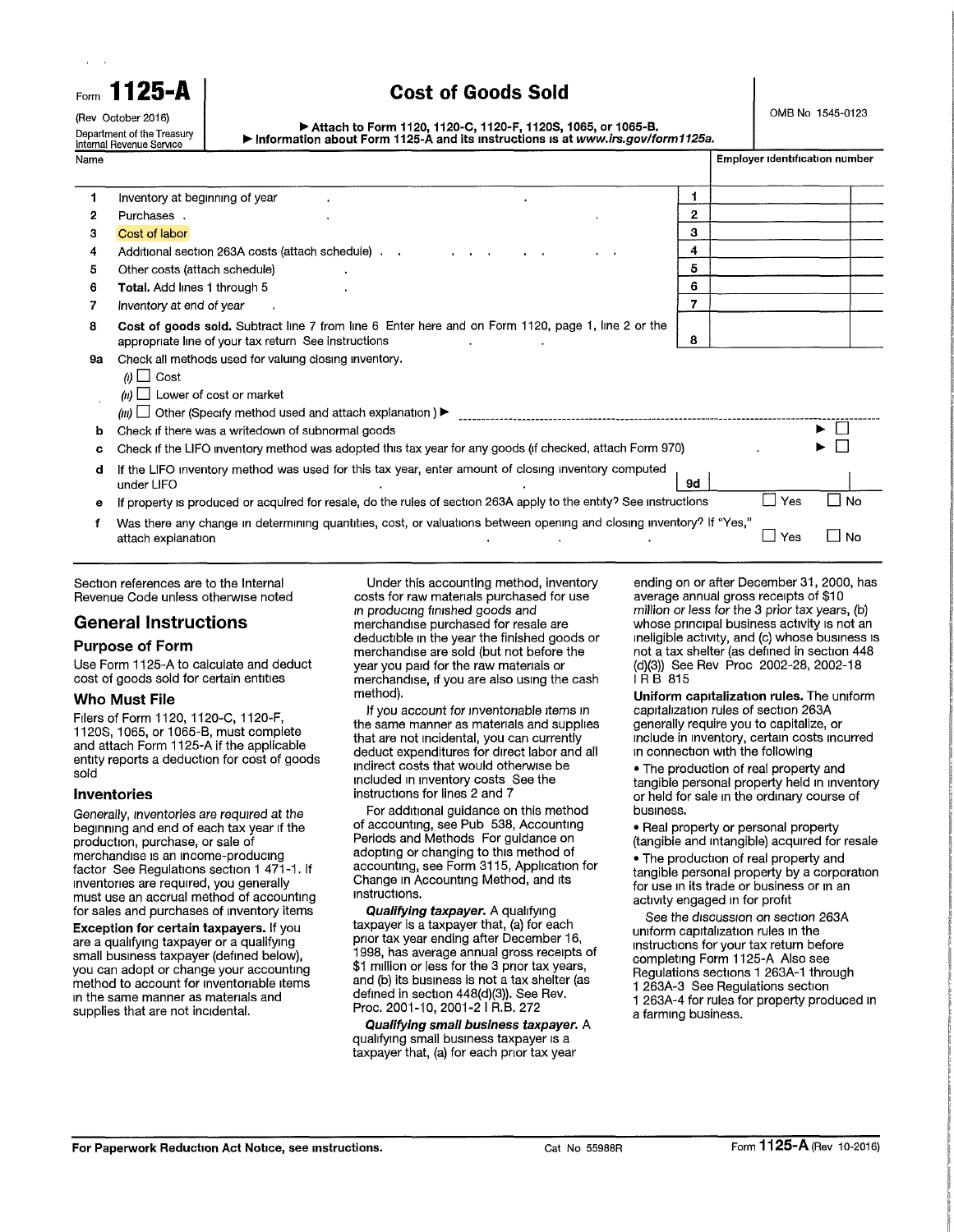# **,944 for 2017: Employer's ANNUAL Federal Tax Return**

 $\zeta$ 

Department of the Treasury — Internal Revenue Service

|                                                                                                                                                              | Department of the Treasury - Internal Revenue Service                                                                                                                    |                                                                                                                                                                                                                                                                      |                                                                          |                                                                                                                                                                                                                                                                                                                                             | OMB No 1545-2007                                                                                                                                                                                                                                                                                           |
|--------------------------------------------------------------------------------------------------------------------------------------------------------------|--------------------------------------------------------------------------------------------------------------------------------------------------------------------------|----------------------------------------------------------------------------------------------------------------------------------------------------------------------------------------------------------------------------------------------------------------------|--------------------------------------------------------------------------|---------------------------------------------------------------------------------------------------------------------------------------------------------------------------------------------------------------------------------------------------------------------------------------------------------------------------------------------|------------------------------------------------------------------------------------------------------------------------------------------------------------------------------------------------------------------------------------------------------------------------------------------------------------|
| Employer identification number (EIN)                                                                                                                         |                                                                                                                                                                          |                                                                                                                                                                                                                                                                      |                                                                          |                                                                                                                                                                                                                                                                                                                                             | Who Must File Form 944                                                                                                                                                                                                                                                                                     |
| Name (not your trade name)                                                                                                                                   |                                                                                                                                                                          |                                                                                                                                                                                                                                                                      |                                                                          |                                                                                                                                                                                                                                                                                                                                             | You must file annual Form 944<br>instead of filing quarterly Forms 941                                                                                                                                                                                                                                     |
|                                                                                                                                                              |                                                                                                                                                                          |                                                                                                                                                                                                                                                                      |                                                                          | writing.                                                                                                                                                                                                                                                                                                                                    |                                                                                                                                                                                                                                                                                                            |
|                                                                                                                                                              |                                                                                                                                                                          |                                                                                                                                                                                                                                                                      |                                                                          |                                                                                                                                                                                                                                                                                                                                             | Go to www irs.gov/Form944 for                                                                                                                                                                                                                                                                              |
| Address                                                                                                                                                      |                                                                                                                                                                          |                                                                                                                                                                                                                                                                      |                                                                          | information                                                                                                                                                                                                                                                                                                                                 |                                                                                                                                                                                                                                                                                                            |
|                                                                                                                                                              |                                                                                                                                                                          |                                                                                                                                                                                                                                                                      |                                                                          |                                                                                                                                                                                                                                                                                                                                             |                                                                                                                                                                                                                                                                                                            |
|                                                                                                                                                              |                                                                                                                                                                          |                                                                                                                                                                                                                                                                      |                                                                          |                                                                                                                                                                                                                                                                                                                                             |                                                                                                                                                                                                                                                                                                            |
|                                                                                                                                                              |                                                                                                                                                                          |                                                                                                                                                                                                                                                                      |                                                                          |                                                                                                                                                                                                                                                                                                                                             |                                                                                                                                                                                                                                                                                                            |
|                                                                                                                                                              |                                                                                                                                                                          |                                                                                                                                                                                                                                                                      |                                                                          |                                                                                                                                                                                                                                                                                                                                             |                                                                                                                                                                                                                                                                                                            |
|                                                                                                                                                              |                                                                                                                                                                          |                                                                                                                                                                                                                                                                      |                                                                          |                                                                                                                                                                                                                                                                                                                                             |                                                                                                                                                                                                                                                                                                            |
|                                                                                                                                                              |                                                                                                                                                                          |                                                                                                                                                                                                                                                                      |                                                                          |                                                                                                                                                                                                                                                                                                                                             |                                                                                                                                                                                                                                                                                                            |
|                                                                                                                                                              |                                                                                                                                                                          |                                                                                                                                                                                                                                                                      |                                                                          |                                                                                                                                                                                                                                                                                                                                             |                                                                                                                                                                                                                                                                                                            |
|                                                                                                                                                              |                                                                                                                                                                          |                                                                                                                                                                                                                                                                      |                                                                          | 2                                                                                                                                                                                                                                                                                                                                           |                                                                                                                                                                                                                                                                                                            |
|                                                                                                                                                              |                                                                                                                                                                          |                                                                                                                                                                                                                                                                      |                                                                          | З.                                                                                                                                                                                                                                                                                                                                          | Check and go to line 5.                                                                                                                                                                                                                                                                                    |
|                                                                                                                                                              |                                                                                                                                                                          |                                                                                                                                                                                                                                                                      |                                                                          |                                                                                                                                                                                                                                                                                                                                             |                                                                                                                                                                                                                                                                                                            |
|                                                                                                                                                              |                                                                                                                                                                          |                                                                                                                                                                                                                                                                      |                                                                          |                                                                                                                                                                                                                                                                                                                                             |                                                                                                                                                                                                                                                                                                            |
|                                                                                                                                                              |                                                                                                                                                                          |                                                                                                                                                                                                                                                                      |                                                                          |                                                                                                                                                                                                                                                                                                                                             |                                                                                                                                                                                                                                                                                                            |
|                                                                                                                                                              |                                                                                                                                                                          |                                                                                                                                                                                                                                                                      |                                                                          |                                                                                                                                                                                                                                                                                                                                             |                                                                                                                                                                                                                                                                                                            |
| 4b Taxable social security tips                                                                                                                              |                                                                                                                                                                          | $\times$ 0.124 =                                                                                                                                                                                                                                                     |                                                                          |                                                                                                                                                                                                                                                                                                                                             |                                                                                                                                                                                                                                                                                                            |
|                                                                                                                                                              |                                                                                                                                                                          |                                                                                                                                                                                                                                                                      |                                                                          |                                                                                                                                                                                                                                                                                                                                             |                                                                                                                                                                                                                                                                                                            |
|                                                                                                                                                              |                                                                                                                                                                          |                                                                                                                                                                                                                                                                      |                                                                          |                                                                                                                                                                                                                                                                                                                                             |                                                                                                                                                                                                                                                                                                            |
| to Additional Medicare Tax<br>withholding                                                                                                                    |                                                                                                                                                                          | $\times$ 0.009 =                                                                                                                                                                                                                                                     |                                                                          |                                                                                                                                                                                                                                                                                                                                             |                                                                                                                                                                                                                                                                                                            |
|                                                                                                                                                              |                                                                                                                                                                          |                                                                                                                                                                                                                                                                      |                                                                          | 4е                                                                                                                                                                                                                                                                                                                                          |                                                                                                                                                                                                                                                                                                            |
|                                                                                                                                                              |                                                                                                                                                                          |                                                                                                                                                                                                                                                                      |                                                                          | 5                                                                                                                                                                                                                                                                                                                                           |                                                                                                                                                                                                                                                                                                            |
| Current year's adjustments (see instructions)                                                                                                                |                                                                                                                                                                          |                                                                                                                                                                                                                                                                      |                                                                          |                                                                                                                                                                                                                                                                                                                                             |                                                                                                                                                                                                                                                                                                            |
|                                                                                                                                                              |                                                                                                                                                                          |                                                                                                                                                                                                                                                                      |                                                                          | 6                                                                                                                                                                                                                                                                                                                                           |                                                                                                                                                                                                                                                                                                            |
| Total taxes after adjustments. Combine lines 5 and 6                                                                                                         | $\sim$                                                                                                                                                                   |                                                                                                                                                                                                                                                                      |                                                                          | 7                                                                                                                                                                                                                                                                                                                                           |                                                                                                                                                                                                                                                                                                            |
| Qualified small business payroll tax credit for increasing research activities. Attach Form 8974. -                                                          |                                                                                                                                                                          |                                                                                                                                                                                                                                                                      |                                                                          | 8                                                                                                                                                                                                                                                                                                                                           |                                                                                                                                                                                                                                                                                                            |
| Total taxes after adjustments and credits. Subtract line 8 from line 7                                                                                       |                                                                                                                                                                          |                                                                                                                                                                                                                                                                      |                                                                          | 9                                                                                                                                                                                                                                                                                                                                           |                                                                                                                                                                                                                                                                                                            |
| Total deposits for this year, including overpayment applied from a prior year and<br>overpayments applied from Form 944-X, 944-X (SP), 941-X, or 941-X (PR). |                                                                                                                                                                          |                                                                                                                                                                                                                                                                      |                                                                          | 10                                                                                                                                                                                                                                                                                                                                          |                                                                                                                                                                                                                                                                                                            |
| Balance due. If line 9 is more than line 10, enter the difference and see instructions.                                                                      |                                                                                                                                                                          |                                                                                                                                                                                                                                                                      |                                                                          | -11                                                                                                                                                                                                                                                                                                                                         |                                                                                                                                                                                                                                                                                                            |
| Overpayment. If line 10 is more than line 9, enter the difference                                                                                            |                                                                                                                                                                          |                                                                                                                                                                                                                                                                      | Check one <sup>.</sup>                                                   | Apply to next return.                                                                                                                                                                                                                                                                                                                       | Send a refund.                                                                                                                                                                                                                                                                                             |
|                                                                                                                                                              | Trade name (if any)<br>Number<br>City<br>Foreign country name<br>4a Taxable social security wages<br>4c Taxable Medicare wages & tips<br>4d Taxable wages & tips subject | Street<br>subject to U.S. income tax withholding.<br>Wages, tips, and other compensation<br>Taxable social security and Medicare wages and tips:<br>Column 1<br>4e Add Column 2 from lines 4a, 4b, 4c, and 4d<br>Total taxes before adjustments. Add lines 2 and 4e. | State<br>Foreign province/county<br>$\times$ 0 124 =<br>$\times$ 0.029 = | Suite or room number<br>ZIP code<br>Foreign postal code<br>Read the separate instructions before you complete Form 944. Type or print within the boxes.<br>Federal income tax withheld from wages, tips, and other compensation - .<br>If no wages, tips, and other compensation are subject to social security or Medicare tax<br>Column 2 | only if the IRS notified you in<br>instructions and the latest<br>Answer these questions for this year. Employers in American Samoa, Guam, the Commonwealth of the Northern<br>Part 1. Mariana Islands, the U.S. Virgin Islands, and Puerto Rico can skip lines 1 and 2, unless you have employees who are |